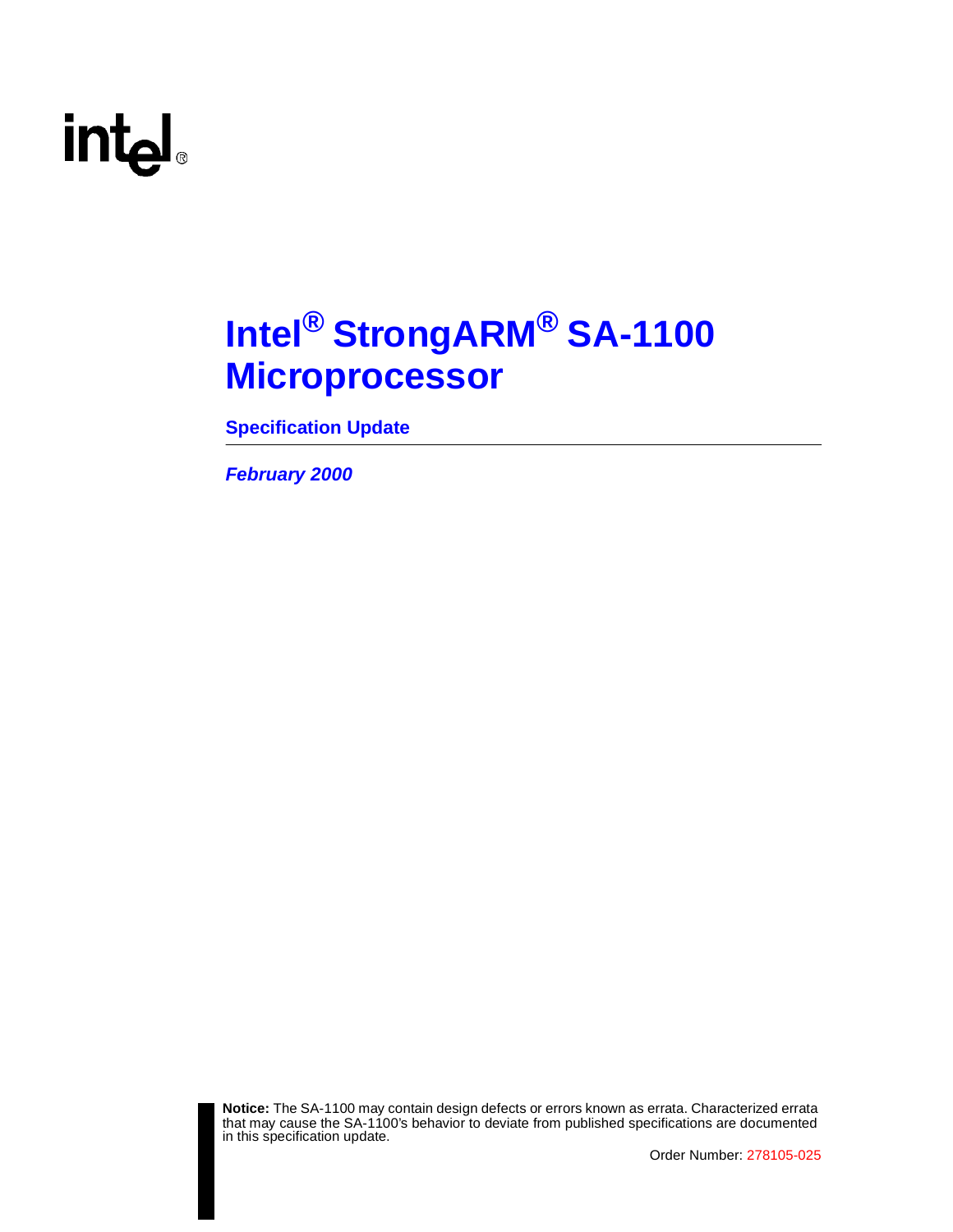### int<sub>e</sub>

Information in this document is provided in connection with Intel products. No license, express or implied, by estoppel or otherwise, to any intellectual property rights is granted by this document. Except as provided in Intel's Terms and Conditions of Sale for such products, Intel assumes no liability<br>whatsoever, and Intel disclaims any express or implied warranty, relatin fitness for a particular purpose, merchantability, or infringement of any patent, copyright or other intellectual property right. Intel products are not intended for use in medical, life saving, or life sustaining applications.

Intel may make changes to specifications and product descriptions at any time, without notice.

Designers must not rely on the absence or characteristics of any features or instructions marked "reserved" or "undefined." Intel reserves these for future definition and shall have no responsibility whatsoever for conflicts or incompatibilities arising from future changes to them.

The SA-1100 may contain design defects or errors known as errata which may cause the product to deviate from published specifications. Current characterized errata are available on request.

Contact your local Intel sales office or your distributor to obtain the latest specifications and before placing your product order.

Copies of documents which have an ordering number and are referenced in this document, or other Intel literature may be obtained by calling 1-800-548-4725 or by visiting Intel's website at http://www.intel.com.

Copyright © Intel Corporation, 2000

\*Other brands and names are the property of their respective owners. ARM and StrongARM are registered trademarks of ARM, Ltd.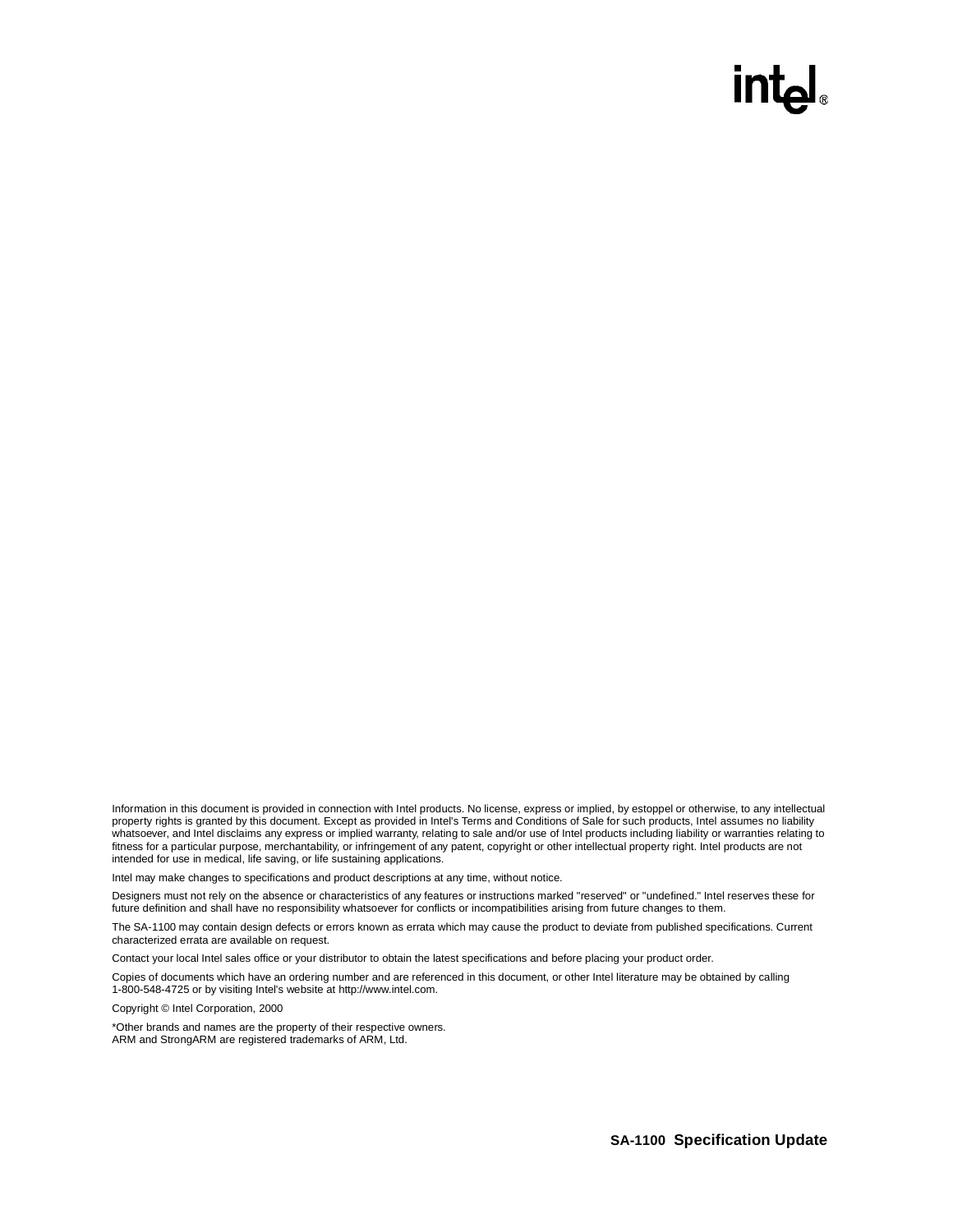# int<sub>el</sub><br>Contents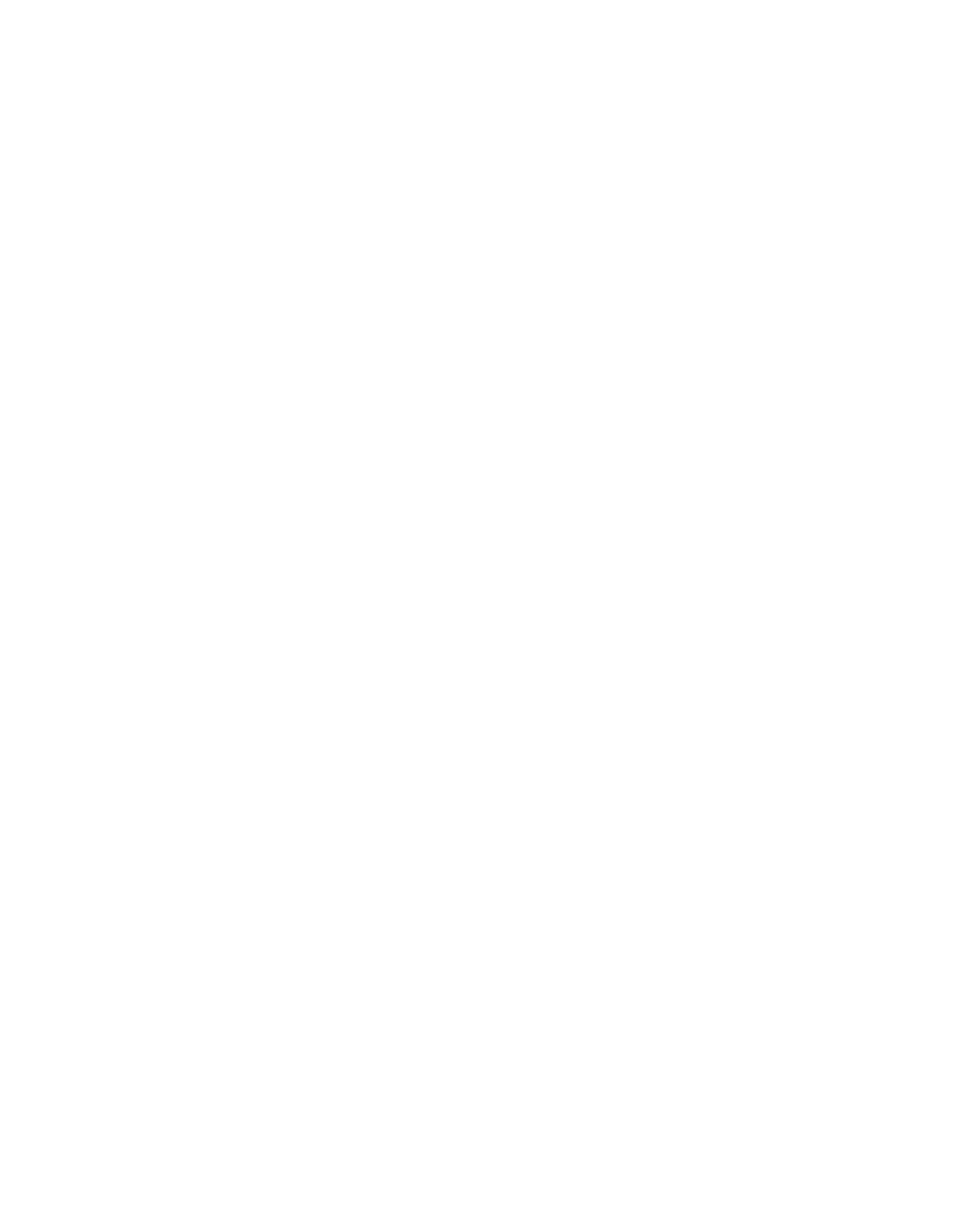# **Revision History**

| <b>Date</b> | <b>Version</b> | <b>Description</b>                                                                                                                                                                                                                                                                                                                                                                                                                                                                         |
|-------------|----------------|--------------------------------------------------------------------------------------------------------------------------------------------------------------------------------------------------------------------------------------------------------------------------------------------------------------------------------------------------------------------------------------------------------------------------------------------------------------------------------------------|
| 2/7/00      | 025            | Under Documentation Changes, corrected wording in Table 2-1, updated Figure<br>10-4, updated Figure 10-5, clarified descriptions in Section 10.5.3, updated<br>Figure 10-9 and modified parameters text in Section 10.4.4, and updated Figure<br>10-10, modified parameters text in Section 10.4.6, modified Section 9.5.2.2, and<br>corrected register address assignments and register names in Appendix A.<br>Under Specification Changes, added a product discontinuance notification. |
| 12/21/99    | 024            | Under Errata, added one errata documenting UDC work-around procedure.                                                                                                                                                                                                                                                                                                                                                                                                                      |
| 12/20/99    | 023            | Under Documentation Changes, modified Section 16.6.2.                                                                                                                                                                                                                                                                                                                                                                                                                                      |
| 11/19/99    | 022            | Under Documentation Changes, revised Figure 2-2; changed package<br>designations, changed table title, and added note to Table 12-3; added<br>introductory sentence to and changed title of Table 13-2; added introductory<br>sentence to Table 16-1.                                                                                                                                                                                                                                      |
| 11/05/99    | 021            | Under Documentation Changes, added sentence to end of first paragraph in<br>Section 9.5.2.2.                                                                                                                                                                                                                                                                                                                                                                                               |
| 11/03/99    | 020            | Under Documentation Changes, changed signal description of GPIO pin 25 in<br>table in Section 9.1.2; added note to end of Section 11.11.6; deleted note to bit 3<br>of the RCSR register in Section 9.6.1.2; revised bit 0 description of UDCCR<br>register in Section 11.8.3.8; replaced Section 11.10.2.3; corrected type in<br>Table 9-3 title.                                                                                                                                         |
| 10/22/99    | 019            | Under Documentation Changes, changed values for maximum sleep mode<br>current and typical sleep mode current in Table 12-3; added paragraph at end of<br>Section 8.2. Under Errata, added one errata.                                                                                                                                                                                                                                                                                      |
| 10/8/99     | 018            | Under Errata, added one errata.                                                                                                                                                                                                                                                                                                                                                                                                                                                            |
| 09/15/99    | 017            | Under Identification Information, converted all E stepping parts to G stepping<br>parts. Under Documentation Changes, added footnote to the GPIO Alternate<br>Functions Table in Section 9.1.2.                                                                                                                                                                                                                                                                                            |
| 08/19/99    | 016            | Under Documentation Changes, changed settings for serial port 4 in Table 11-6.                                                                                                                                                                                                                                                                                                                                                                                                             |
| 08/11/99    | 015            | Documentation changes #2 - #18 have been removed from the specification<br>update and applied to the technical reference manual; under Errata, added one<br>errata.                                                                                                                                                                                                                                                                                                                        |
| 07/22/99    | 014            | Under Documentation Changes, changed code example for Section 6.2.3;<br>changed last sentence of section 9.5.3; added output signals to Table 13-2.                                                                                                                                                                                                                                                                                                                                        |
| 06/21/99    | 013            | Under Documentation Changes, removed section 16.8; changed Test Unit<br>Control Register's description of bit 10; changed Section 9.5.7.7; changed section<br>9.5.6; changed section 11.13.1; changed section 11.13.6; removed the SA-1100<br>Tool Chains and Operating Systems Table from the brief datasheets and the<br>developer's manual. Under Errata, changed SDLC errata status to NoFix for G<br>stepping.                                                                        |
| 05/18/99    | 012            | Under Documentation Changes, added changes to the PPSR and PSDR register<br>drawing graphics; added changes to the OS Timer Interrupt Enable register;<br>added change to the Big and Little Endian DMA Transfers graphic; corrected<br>peripheral pin assignments; corrected SA-1100 functional diagram. Under<br>Markings, added G stepping markings.                                                                                                                                    |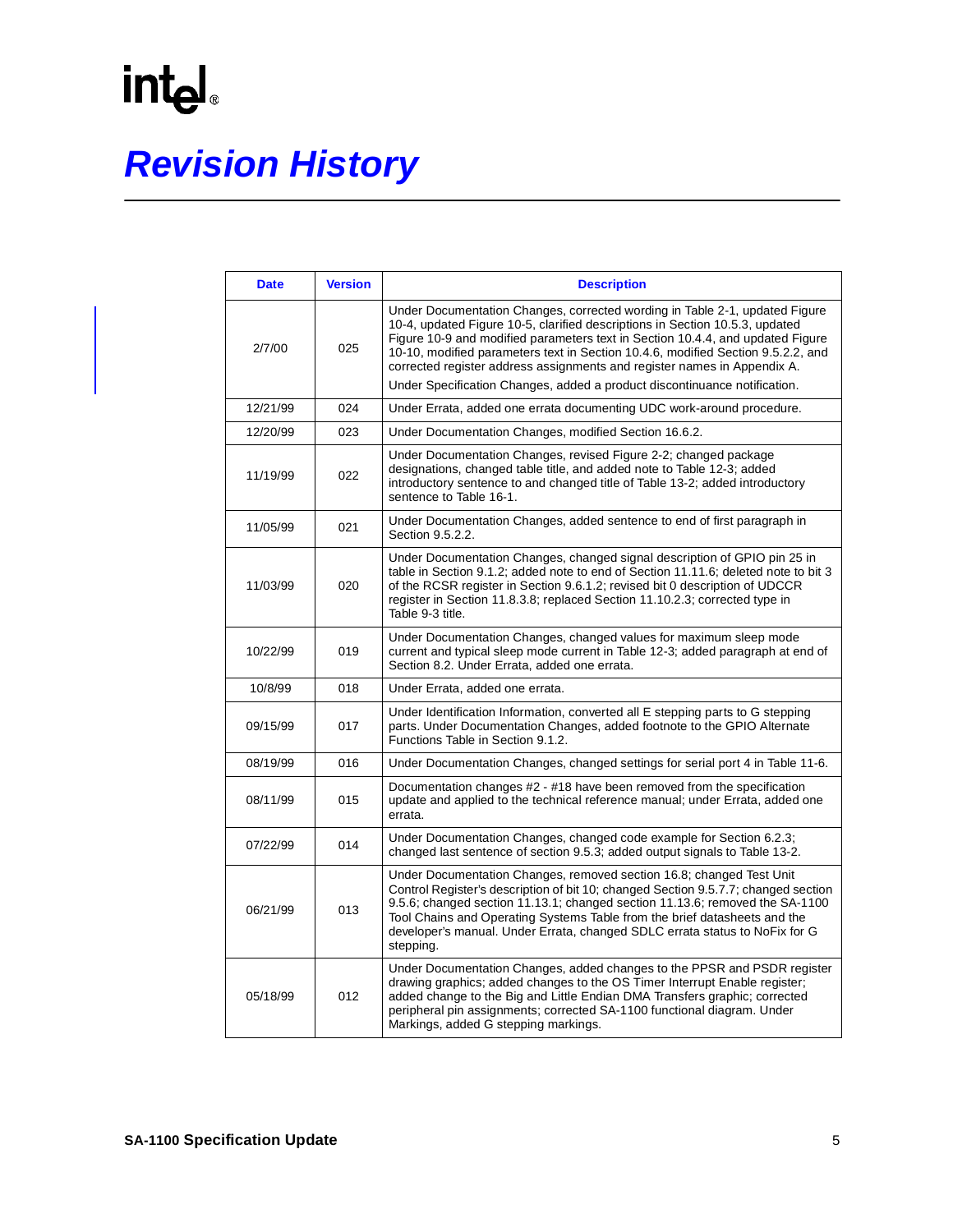| <b>Date</b> | <b>Version</b> | <b>Description</b>                                                                                                                                                                                                                                                                                                                                                                                                                                                                       |
|-------------|----------------|------------------------------------------------------------------------------------------------------------------------------------------------------------------------------------------------------------------------------------------------------------------------------------------------------------------------------------------------------------------------------------------------------------------------------------------------------------------------------------------|
| 04/15/99    | 011            | Documentation changes #2 - #10 have been removed from the specification<br>update and applied to the technical reference manual; Rev G stepping<br>information added; added doc change for big and little endian section 3.1; added<br>documentation change for DRAM single-beat transactions Figure 10-3.                                                                                                                                                                               |
| 03/18/99    | 010            | Under Documentation Changes, replaced Table 1-5; changed Section 9.5.2.1;<br>removed section 11.12.9.3; changed current consumption units for the oscillator<br>circuit.                                                                                                                                                                                                                                                                                                                 |
| 02/24/99    | 009            | Under Documentation Changes, added text change to Section 9.5.3.5; removed<br>sentence from Section 10.6.2; changed wording in document change #1 from "all<br>parameters quaranteed by design" to "all parameters verified by design". Under<br>Errata, added errata for possible PCMCIA second byte data corruption.                                                                                                                                                                   |
| 01/22/99    | 008            | Under Documentation Changes, added architecture and implementation-defined<br>identification for Register 0 of coprocessor 15; removed last sentence and<br>changed text in the Note for Section 11.8.2; changed text in Section 10.3.2.                                                                                                                                                                                                                                                 |
| 12/23/98    | 007            | The document changes have been removed from the specification update and<br>applied to the technical reference manual. The "Appendix D, Internal Test"<br>specification change has been removed from the specification update and applied<br>to the technical reference manual.                                                                                                                                                                                                          |
| 11/10/98    | 006            | Under Specification Changes, added new Appendix D, Internal Test.                                                                                                                                                                                                                                                                                                                                                                                                                        |
| 10/22/98    | 005            | Under Affected Documents/Related Documents, added product discontinuance<br>information.<br>Under Specification Changes and Document Changes, added product<br>discontinuance information.<br>Under Markings, added product discontinuance information.<br>Under Specification Changes, added product discontinuance information.<br>Under Document Changes, added change to Table 1-1, Table 1-2, Table 8-1, and<br>Section 11.12.4.1.<br>Under Errata, added errata for slow SIR.      |
| 09/25/98    | 004            | Under Affected Documents/Related Documents, added StrongARM to precede<br>SA-1100 in the titles for the two brief datasheets.                                                                                                                                                                                                                                                                                                                                                            |
| 09/18/98    | 003            | Under Identification Information, removed DE-S1100-BA and DE-S1100-BB to<br>show discontinuance.<br>Under Documentation Changes, removed references to -BA and -BB parts to<br>show discontinuance.<br>On the title page, StrongARM added to precede SA-1100 in the title.                                                                                                                                                                                                               |
| 08/25/98    | 002            | Under Documentation Changes, changed page, table, and figure #s to show<br>change to Intel format. Added change to Table 12-1, Table 12-2, Table 12-3, Table<br>13-1, Table 13-2, Figure 14-1 and Section 3.2.6.<br>Under Identification Information, added DE-S1100-EA, DE-S1100-AB,<br>DE-S1100-BB, DE-S1100-CB, DE-S1100-DB, AND DE-S1100-EB.<br>Under Affected Documents/Related Documents, removed SA-1100 Data Sheet to<br>show discontinuance.<br>Under Errata, added two errata. |
| 07/14/98    | 001            | Product line order number sequence change, from 280105-001 to 278105-001.<br>Under Affected Documents/Related Documents, changed order #s to show<br>change to Intel order #s.                                                                                                                                                                                                                                                                                                           |
| 06/15/98    | 001            | This is the new specification update document. It contains all identified errata<br>published prior to this date.                                                                                                                                                                                                                                                                                                                                                                        |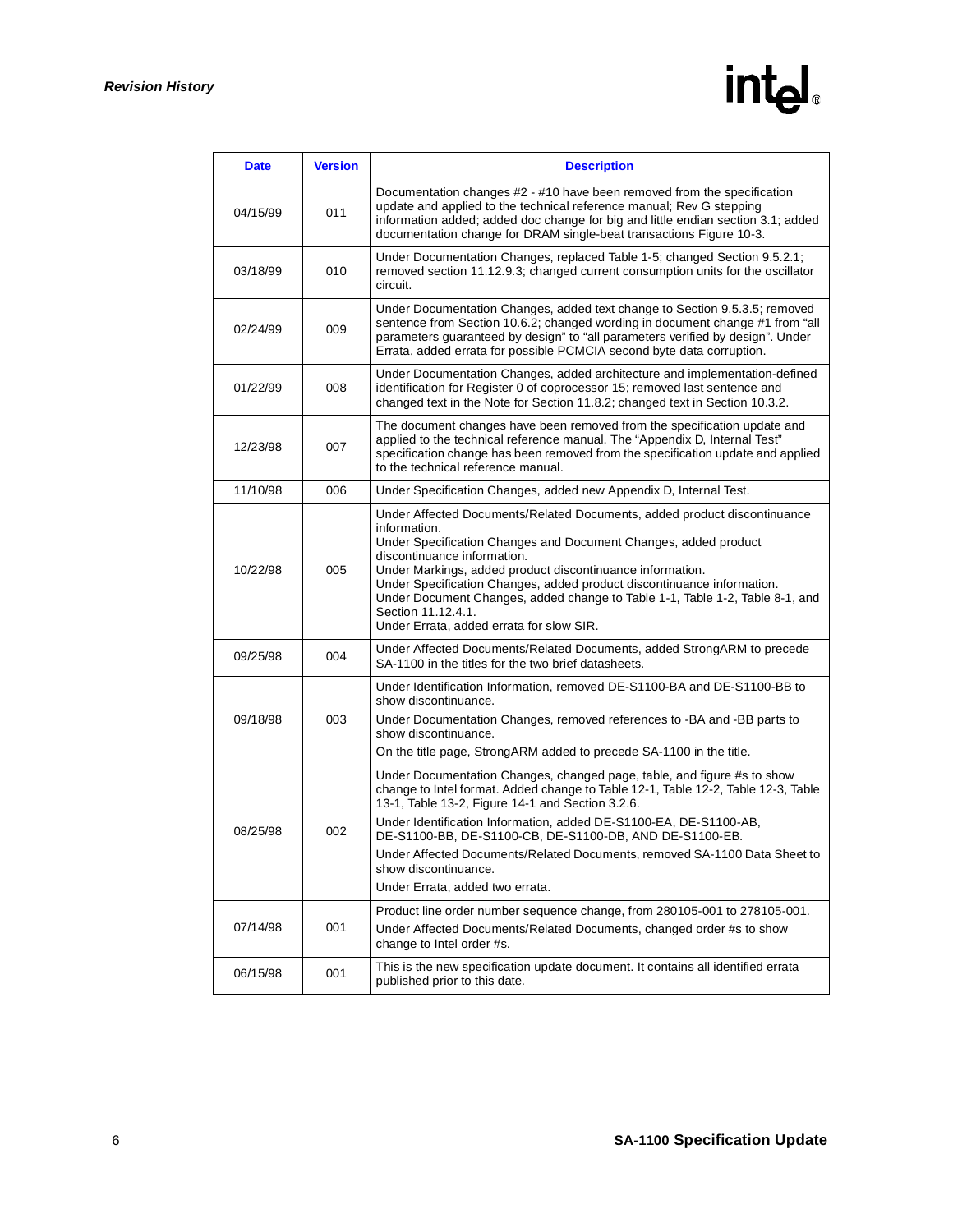# **Preface**

As of July, 1996, Intel's Computing Enhancement Group has consolidated available historical device and documentation errata into this new document type called the Specification Update. We have endeavored to include all documented errata in the consolidation process, however, we make no representations or warranties concerning the completeness of the Specification Update.

This document is an update to the specifications contained in the Affected Documents/Related Documents table below. This document is a compilation of device and documentation errata, specification clarifications and changes. It is intended for hardware system manufacturers and software developers of applications, operating systems, or tools.

Information types defined in Nomenclature are consolidated into the specification update and are no longer published in other documents.

This document may also contain information that was not previously published.

### **Affected Documents/Related Documents**

| Title                                                                                                      | Order      |
|------------------------------------------------------------------------------------------------------------|------------|
| Intel <sup>®</sup> StrongARM <sup>®</sup> SA-1100 Microprocessor Technical Reference Manual                | 278088-004 |
| Intel <sup>®</sup> StrongARM <sup>®</sup> SA-1100 Microprocessor for Portable Applications Brief Datasheet | 278087-006 |

#### 08/25/98

Removed reference to the StrongARM™ SA-1100 Microprocessor Datasheet (278179-001) as it is no longer in publication.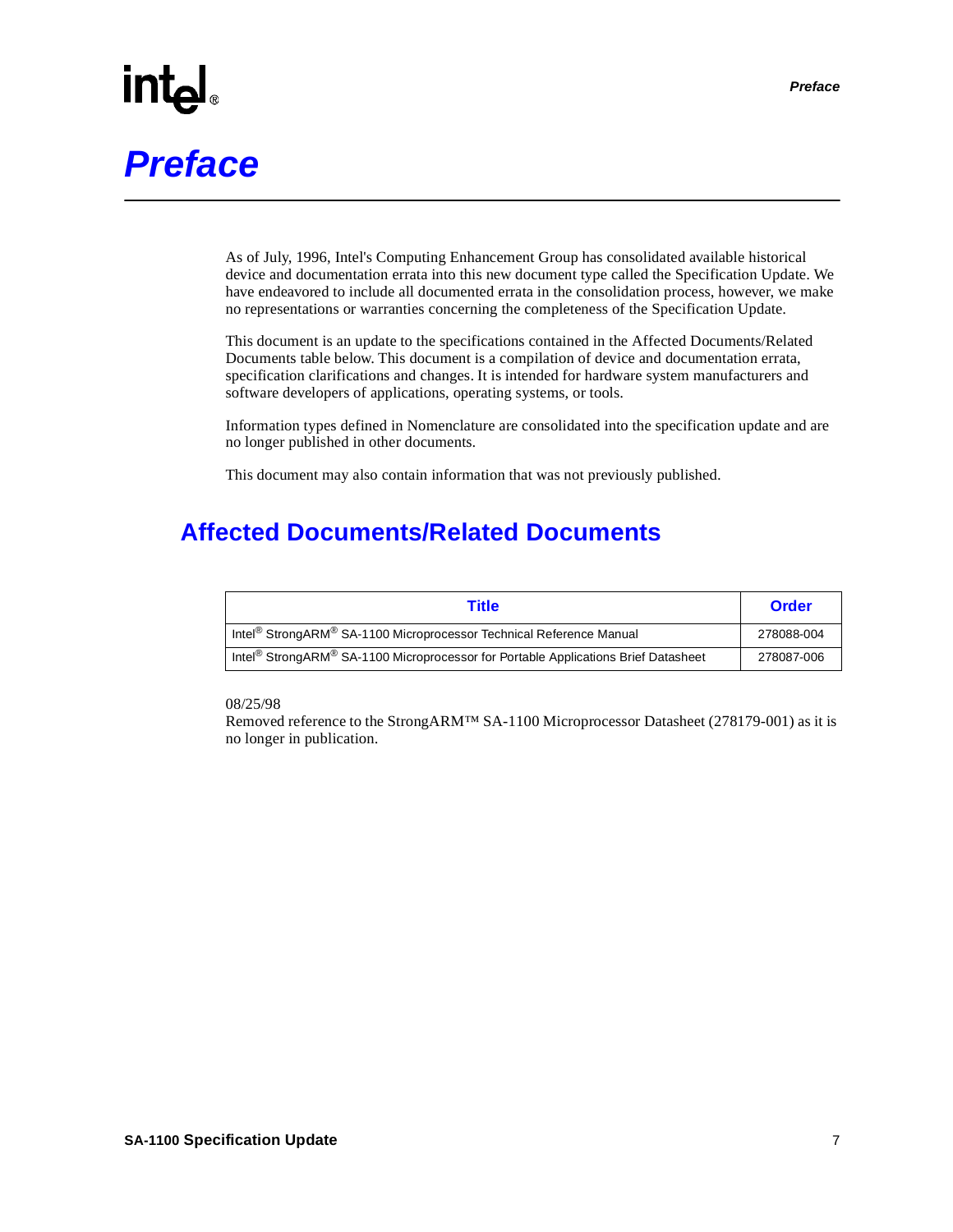### **Nomenclature**

**Errata** are design defects or errors. These may cause the published (component, board, system) behavior to deviate from published specifications. Hardware and software designed to be used with any component, board, and system must consider all errata documented.

**Specification Changes** are modifications to the current published specifications. These changes will be incorporated in any new release of the specification.

**Specification Clarifications** describe a specification in greater detail or further highlight a specification's impact to a complex design situation. These clarifications will be incorporated in any new release of the specification.

**Documentation Changes** include typos, errors, or omissions from the current published specifications. These will be incorporated in any new release of the specification.

*Note:* Errata remain in the specification update throughout the product's lifecycle, or until a particular stepping is no longer commercially available. Under these circumstances, errata removed from the specification update are archived and available upon request. Specification changes, specification clarifications and documentation changes are removed from the specification update when the appropriate changes are made to the appropriate product specification or user documentation (datasheets, manuals, etc.).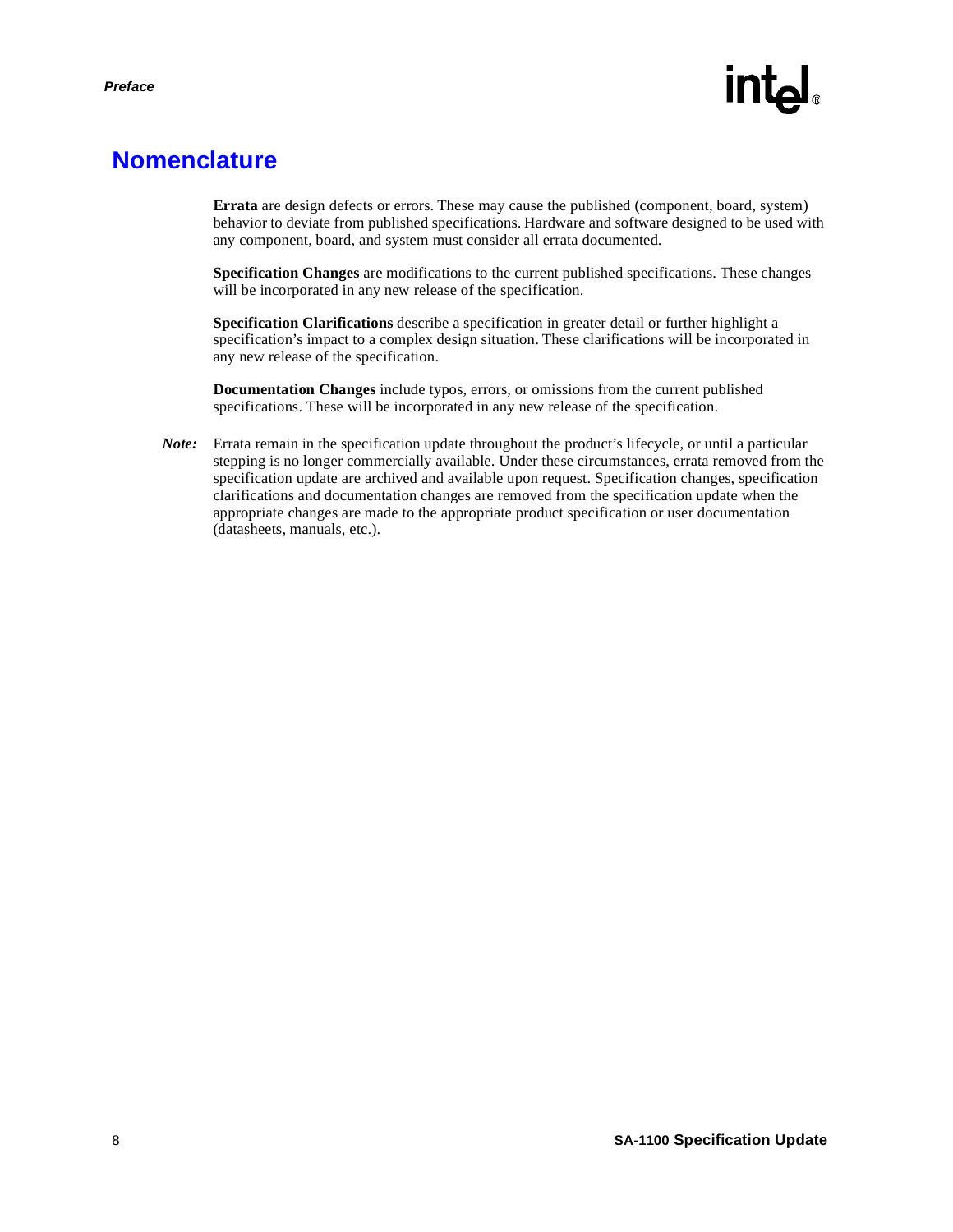### **Summary Table of Changes**

The following table indicates the errata, specification changes, specification clarifications, or documentation changes which apply to the SA-1100 product. Intel may fix some of the errata in a future stepping of the component, and account for the other outstanding issues through documentation or specification changes as noted. This table uses the following notations:

### **Codes Used in Summary Table**

### **Stepping**

| X:                 | Errata exists in the stepping indicated. Specification Change or<br>Clarification that applies to this stepping. |
|--------------------|------------------------------------------------------------------------------------------------------------------|
| (No mark)          |                                                                                                                  |
| or $(Blank box)$ : | This erratum is fixed in listed stepping or specification change does not<br>apply to listed stepping.           |
| (Page):            | Page location of item in this document.                                                                          |
| Doc:               | Document change or update will be implemented.                                                                   |
| Fix:               | This erratum is intended to be fixed in a future step of the component.                                          |
| Fixed:             | This erratum has been previously fixed.                                                                          |
| NoFix:             | There are no plans to fix this erratum.                                                                          |
| Eval:              | Plans to fix this erratum are under evaluation.                                                                  |
|                    |                                                                                                                  |

### **Row**

**Page**

**Status**

Change bar to left of table row indicates this erratum is either new or modified from the previous version of the document.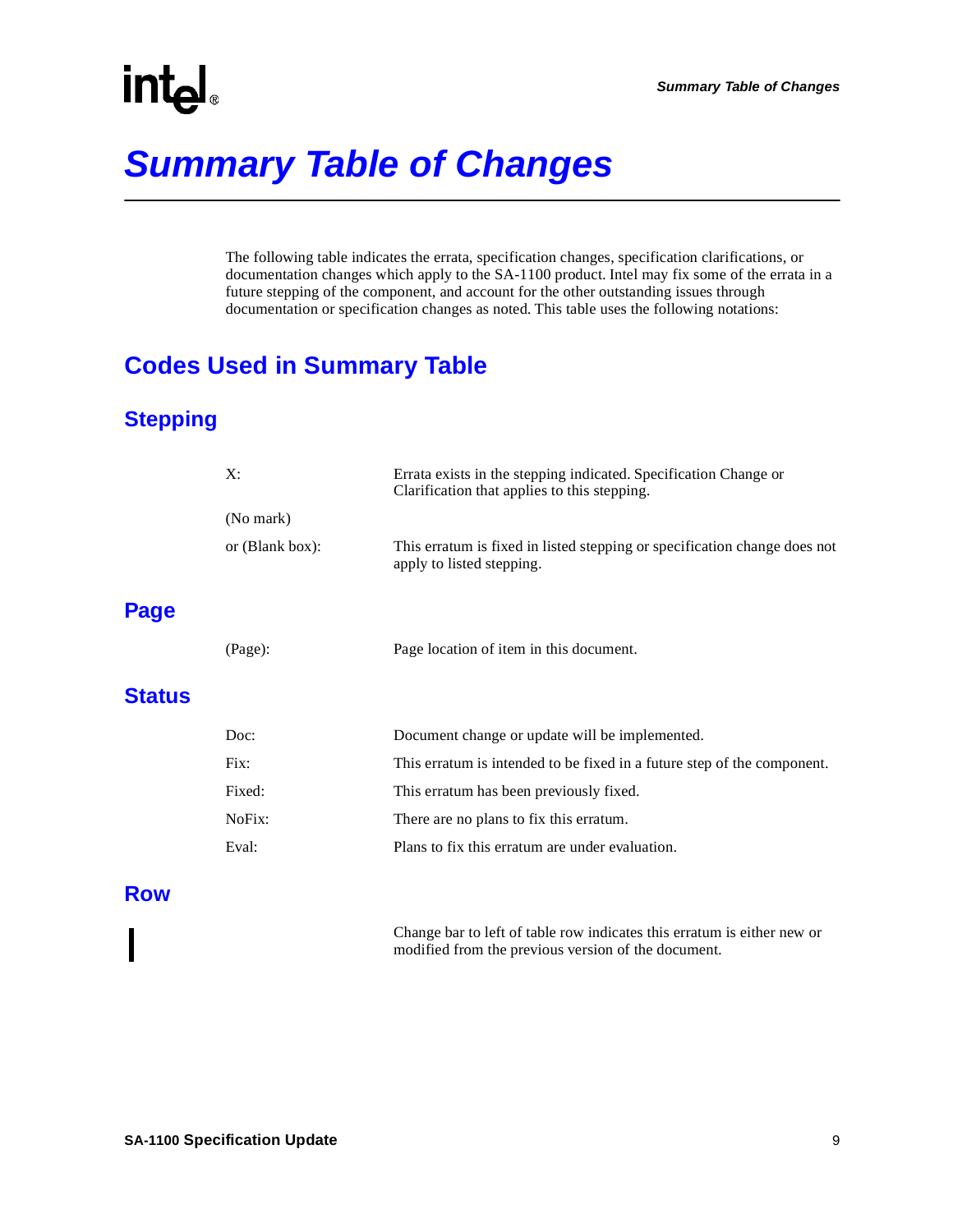### **Errata**

| No.              | <b>Steppings</b> |   |   | Page | <b>Status</b>                                              | <b>ERRATA</b>                                                                                |  |
|------------------|------------------|---|---|------|------------------------------------------------------------|----------------------------------------------------------------------------------------------|--|
|                  | Е                | G | # |      |                                                            |                                                                                              |  |
| $\mathbf{1}$     | X                | X |   | 14   | No Fix.                                                    | Possible Missed RTC Alarm                                                                    |  |
| $\overline{2}$   | X                | X |   | 14   | No Fix.                                                    | <b>Transmit Behavior Causing Generation of Five</b><br><b>Consecutive Ones at End of CRC</b> |  |
| 3                | X                | X |   | 14   | No Fix.                                                    | <b>Restriction on Clearing LCD AC Bias Count (ABC)</b><br><b>Status Bit</b>                  |  |
| $\boldsymbol{4}$ | X                |   |   | 15   | Fix.                                                       | Receiver to Receive Data Frequency in Slow<br>Infrared Mode (SIR)                            |  |
| 5                | X                |   |   | 15   | Fix.                                                       | Incorrect Transmit Pulse Width in Low-Power Mode<br>in Slow Infrared Mode (SIR)              |  |
| 6                | X                |   |   | 15   | Fix.                                                       | Possible Corrupted Start Bit in Slow Infrared Mode<br>(SIR)                                  |  |
| $\overline{7}$   | X                | X |   | 15   | No Fix.                                                    | <b>Possible PCMCIA Second Byte Data Corruption</b>                                           |  |
| 8                | X                | X |   | 16   | No Fix.                                                    | USB Must Be in a Single Client Environment                                                   |  |
| 9                | X                | X |   | 16   | No Fix.                                                    | Incorrect Sign-Extended Value in Register After a<br><b>Read Buffer Allocate</b>             |  |
| 10               | X                | X |   | 16   | No Fix.<br>DRAM Refresh Corrupting ROM Burst of 4/8 Timing |                                                                                              |  |
| 11.              | X                | X | X | 16   | Eval.                                                      | UDC Not Responding to IN Packet After Receiving<br>an SOF Packet                             |  |

### **Specification Changes**

|               | <b>Steppings</b><br>No. |   | Page | <b>Status</b> | <b>SPECIFICATION CHANGES</b>          |
|---------------|-------------------------|---|------|---------------|---------------------------------------|
|               |                         | G |      |               |                                       |
|               | Χ                       |   | 17   | Eval          | <b>USB Feature</b>                    |
| $\mathcal{P}$ | x                       |   | 17   | Doc           | <b>Product Discontinuance</b>         |
| 3             | x                       |   | 17   | Doc           | Product Discontinuance -- GDDES1100xG |

### **Specification Clarifications**

| No. | <b>Steppings</b> |  | Page | <b>Status</b> | <b>SPECIFICATION CLARIFICATIONS</b> |                                                      |
|-----|------------------|--|------|---------------|-------------------------------------|------------------------------------------------------|
|     | #<br>π           |  |      |               |                                     |                                                      |
|     |                  |  |      |               |                                     | None for this revision of this specification update. |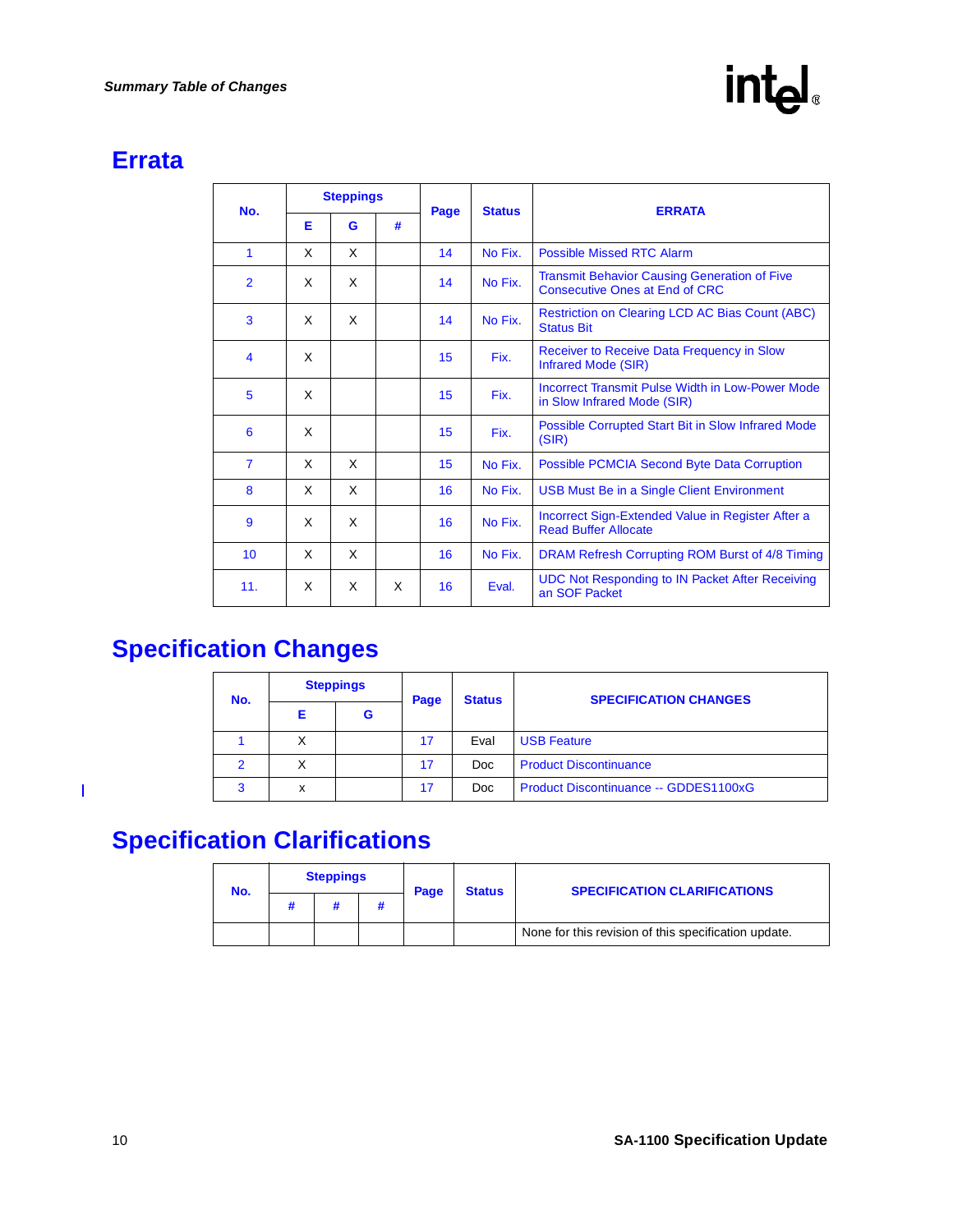$\mathbf{I}$  $\mathbf I$  $\mathbf{I}$  $\mathbf{I}$ 

 $\mathbf{I}$ 

 $\mathbf I$  $\overline{\phantom{a}}$  $\mathbf{I}$ 

### **Documentation Changes**

| No.            | <b>Document Revision</b> | Page | <b>Status</b> | <b>DOCUMENTATION CHANGES</b>                                                |  |
|----------------|--------------------------|------|---------------|-----------------------------------------------------------------------------|--|
| 1              | 278088-004               | 19   | <b>Doc</b>    | AC Timing Table: Table 13-2                                                 |  |
| $\overline{2}$ | 278088-004               | 19   | <b>Doc</b>    | Valid Settings for the DDARn Register: Table 11-6                           |  |
| 3              | 278087-006               | 19   | Doc           | <b>SA-1100 Characteristics: Table 2</b>                                     |  |
| 4              | 278088-004               | 20   | <b>Doc</b>    | <b>GPIO Alternate Functions Table: Section 9.1.2</b>                        |  |
| 5              | 278088-004               | 20   | Doc           | SA-1100 Power Supply Voltages and Currents with<br>TQFP Package: Table 12-3 |  |
| 6              | 278088-004               | 20   | <b>Doc</b>    | <b>Core Clock Configuration Register: Section 8.2</b>                       |  |
| $\overline{7}$ | 278088-004               | 21   | Doc           | <b>GPIO Alternate Functions: Section 9.1.2</b>                              |  |
| 8              | 278088-004               | 21   | <b>Doc</b>    | <b>UART Data Register: Section 11.11.6</b>                                  |  |
| 9              | 278088-004               | 21   | Doc           | <b>Reset Controller Status Register: Section 9.6.1.2</b>                    |  |
| 10             | 278088-004               | 21   | <b>Doc</b>    | Reset Interrupt Mask: Section 11.8.3.8                                      |  |
| 11             | 278088-004               | 21   | Doc           | Address Field: Section 11.10.2.3                                            |  |
| 12             | 278088-004               | 21   | <b>Doc</b>    | Pin State During Sleep: Table 9-3                                           |  |
| 13             | 278088-004               | 21   | <b>Doc</b>    | Exiting Idle Mode: Section 9.5.2.2                                          |  |
| 14             | 278088-004               | 22   | <b>Doc</b>    | SA-1100 Functional Diagram: Figure 2-2                                      |  |
| 15             | 278088-004               | 23   | <b>Doc</b>    | SA-1100 Power Supply Voltages and Currents: Table<br>$12 - 3$               |  |
| 16             | 278088-004               | 23   | <b>Doc</b>    | SA-1100 AC Timing Table: Table 13-2                                         |  |
| 17             | 278088-004               | 23   | <b>Doc</b>    | SA-1100 Boundary-Scan Timing Interface Timing:<br>Table 16-1                |  |
| 18             | 278088-004               | 24   | Doc           | SA-1100 Device Identification (ID) Code Register:<br>Section 16.6.2         |  |
| 19             | 278088-004               | 24   | <b>Doc</b>    | <b>Signal Description: Section 2.3</b>                                      |  |
| 20             | 278088-004               | 25   | <b>Doc</b>    | DRAM Timing: Section 10.3.2                                                 |  |
| 21             | 278088-004               | 26   | Doc           | <b>DRAM Refresh: Section 10.3.3</b>                                         |  |
| 22             | 278088-004               | 26   | Doc           | DRAM Access Followed by a Refresh Operation:<br><b>Section 10.5.3</b>       |  |
| 23             | 278088-004               | 27   | Doc           | <b>SRAM Timing Diagrams and Parameters: Section</b><br>10.4.4               |  |
| 24             | 278088-004               | 28   | <b>Doc</b>    | <b>FLASH EPROM Timing Diagrams and Parameters:</b><br>Section 10.4.6        |  |
| 25             | 278088-004               | 28   | Doc           | Exiting Idle Mode: Section 9.5.2.2                                          |  |
| 26             | 278088-004               | 29   | <b>Doc</b>    | Register Summary: Appendix A                                                |  |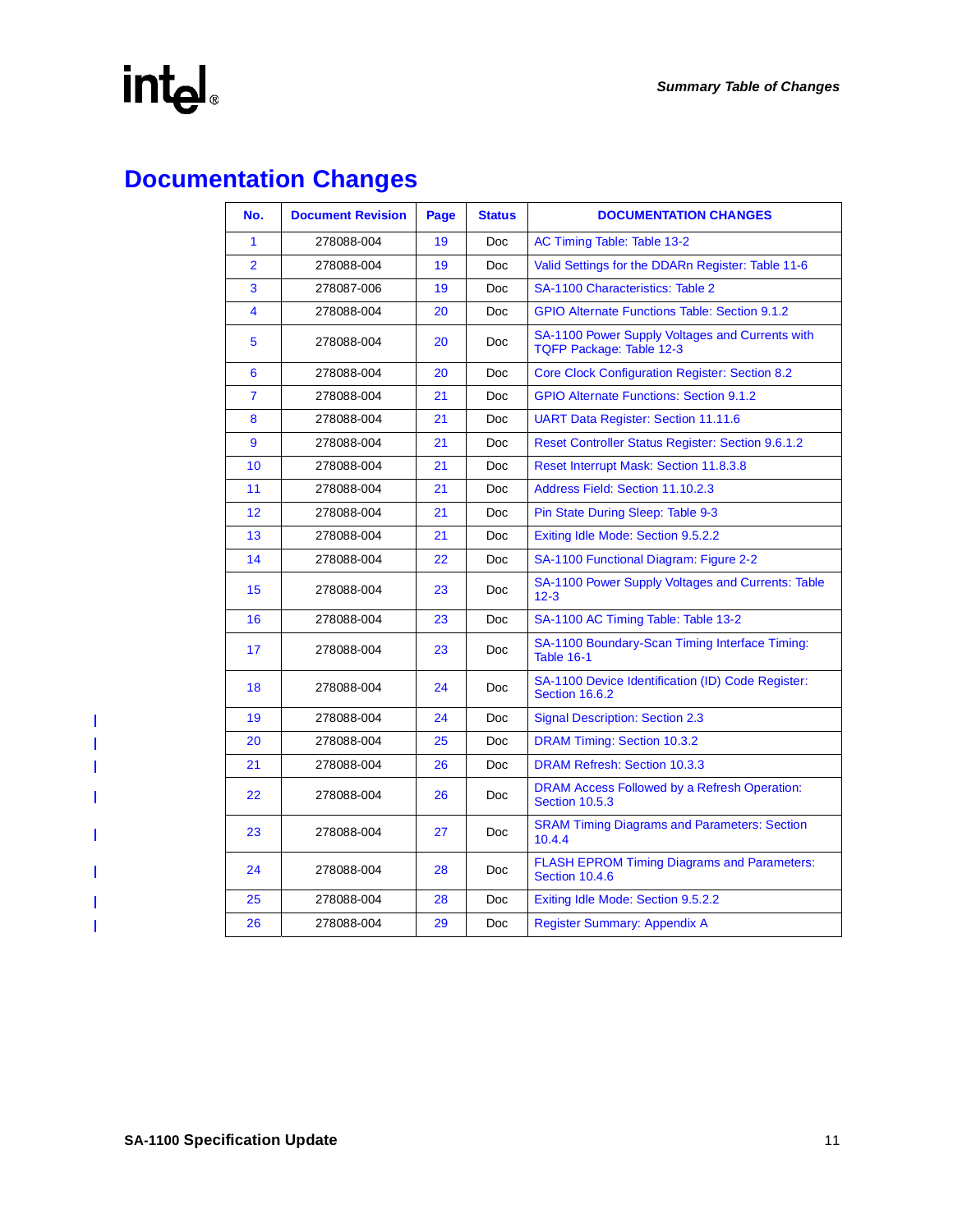### <span id="page-11-0"></span>**Identification Information**

### **Ordering Information**

This document contains errata for the SA-1100 Microprocessor. The SA-1100 device revision that is affected by this errata can be identified by the following ordering numbers:

| <b>E</b> Stepping<br><b>Ordering Numbers</b> | <b>Speed (MHz)</b> | <b>Voltage (V)</b> | <b>Package</b> |
|----------------------------------------------|--------------------|--------------------|----------------|
| DE-S1100-AA                                  | 133                | 1.5                | <b>TQFP</b>    |
| DE-S1100-CA                                  | 160                | 2.0                | <b>TQFP</b>    |
| DE-S1100-DA                                  | 220                | 2.0                | <b>TQFP</b>    |
| DE-S1100-EA                                  | 190                | 1.5                | <b>TQFP</b>    |
| DE-S1100-AB                                  | 133                | 1.5                | mBGA           |
| <b>DE-S1100-CB</b>                           | 160                | 2.0                | mBGA           |
| DE-S1100-DB                                  | 220                | 2.0                | mBGA           |
| <b>DE-S1100-EB</b>                           | 190                | 1.5                | mBGA           |

#### 09/16/98

Removed ordering numbers DE-S1100-BA and DE-S1100-BB to show product discontinuance.

| <b>G</b> Stepping<br><b>Ordering Numbers</b> | <b>Speed (MHz)</b> | <b>Voltage (V)</b> | <b>Package</b> |
|----------------------------------------------|--------------------|--------------------|----------------|
| FADES1100AF                                  | 133                | 1.5                | <b>TQFP</b>    |
| FADES1100CF                                  | 160                | 2.0                | <b>TOFP</b>    |
| FADES1100DF                                  | 220                | 2.0                | <b>TOFP</b>    |
| FADES1100EF                                  | 190                | 1.5                | <b>TQFP</b>    |
| GDDES1100AG                                  | 133                | 1.5                | mBGA           |
| GDDES1100CG                                  | 160                | 2.0                | mBGA           |
| GDDES1100DG                                  | 220                | 2.0                | mBGA           |
| GDDES1100EG                                  | 190                | 1.5                | mBGA           |

#### 07/99

The following G step ordering numbers are active: FADES1100EF and GDDES1100EG. The following E step ordering numbers are inactive: DE-S1100-EA and DE-S1100-EB.

#### 09/99

The following G step ordering numbers are active: FADES1100AF, FADES1100CF, FADES1100DF, GDDES1100AG, GDDES1100CG, and GDDES1100DG. All E step ordering numbers are inactive.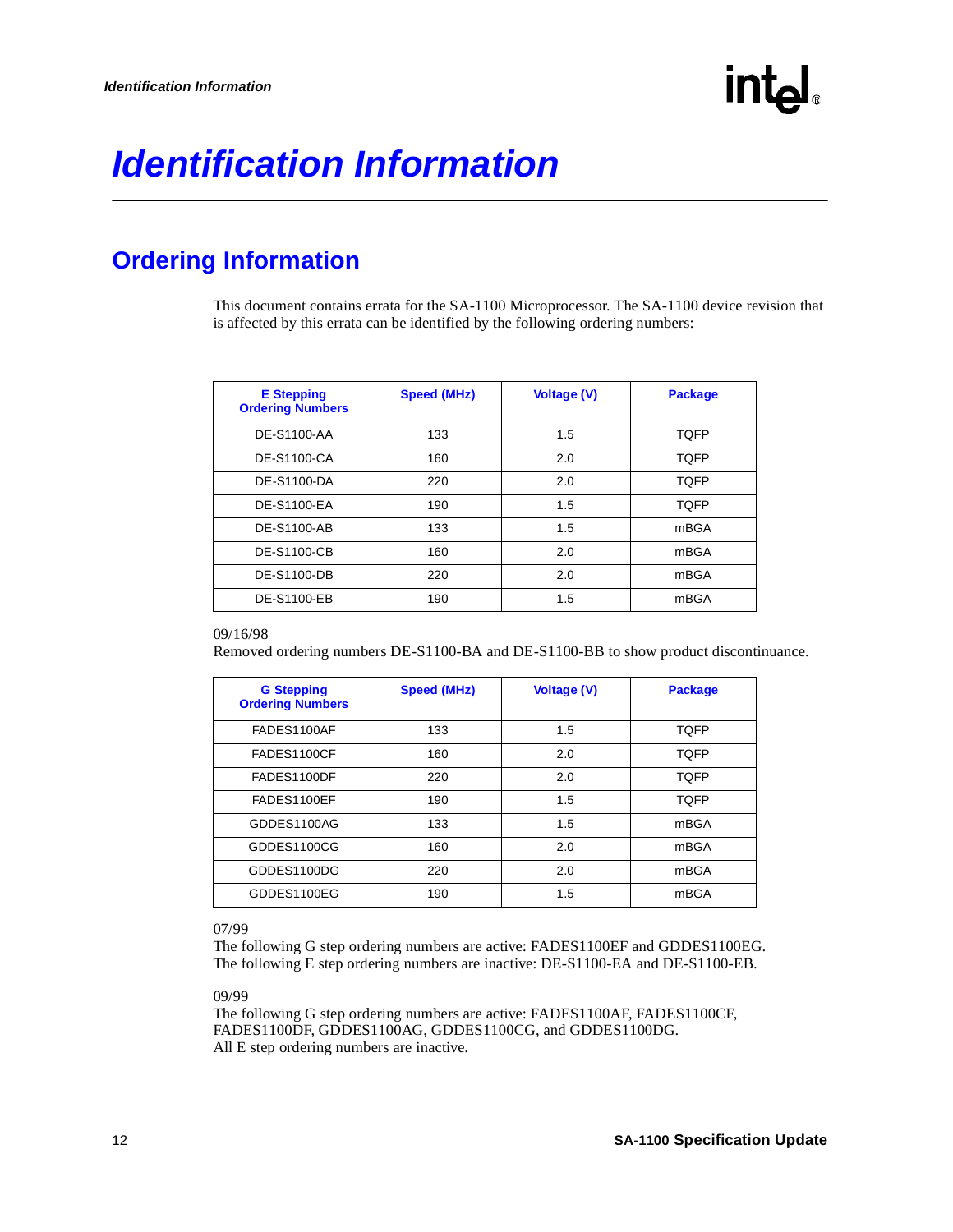# intel. **Related Information**

None for this revision of this specification update.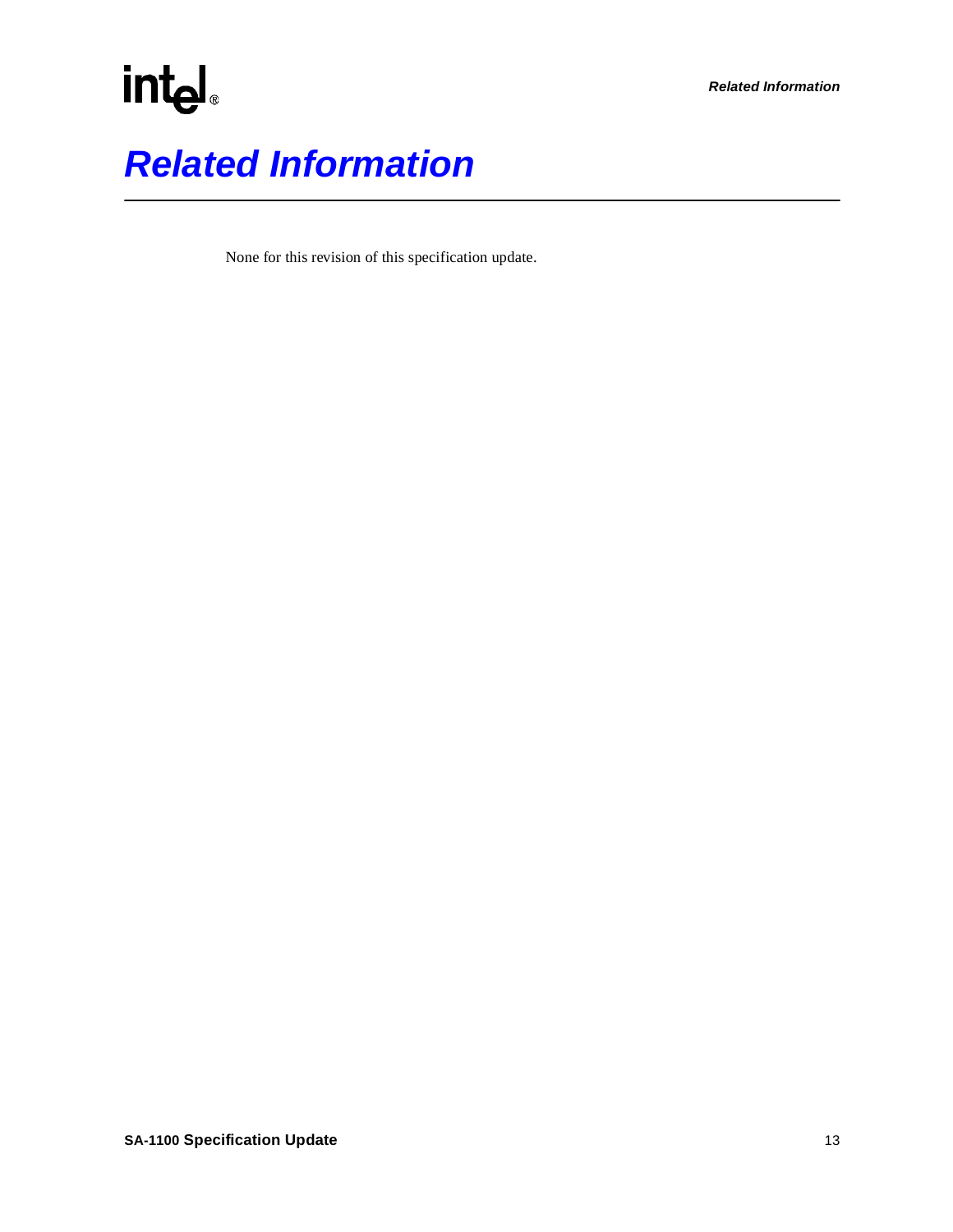### **Errata**

<span id="page-13-5"></span><span id="page-13-4"></span><span id="page-13-3"></span><span id="page-13-2"></span><span id="page-13-1"></span><span id="page-13-0"></span>

| 1.                 | <b>Possible Missed RTC Alarm</b>                                                                                                                                                                                                                 |
|--------------------|--------------------------------------------------------------------------------------------------------------------------------------------------------------------------------------------------------------------------------------------------|
| <b>Problem:</b>    | If an RTC alarm occurs just as the SA-1100 is entering or leaving sleep mode, the alarm status bit<br>(AL, bit 0 in RTSR) could fail to be set.                                                                                                  |
| <b>Workaround:</b> | A software workaround intended to provide a way to avoid missing an RTC alarm is available. If<br>the RTC alarm is set:                                                                                                                          |
|                    | 1. Read the RTC Timer (RCNR) and Alarm register (RTAR) before entering sleep mode via<br>software. The RTAR must be greater than or equal to $RCNR + 2$ in order to ensure that an RTC<br>alarm is not missed while entering sleep mode.         |
|                    | 2. Read the RTC Timer (RCNR) and Alarm register (RTAR) after a sleep wakeup to determine if<br>an alarm occurred.                                                                                                                                |
| <b>Status:</b>     | No Fix.                                                                                                                                                                                                                                          |
| 2.                 | <b>Transmit Behavior Causing Generation of Five Consecutive Ones at End of</b><br><b>CRC</b>                                                                                                                                                     |
| <b>Problem:</b>    | If the data within a packet transmitted by the SDLC transmitter causes the last five bits within the<br>CRC to be all ones, the SDLC does not insert a zero into the serial data being output.                                                   |
|                    | For example, the SDLC transmits the following:<br>start   addr   cntl   data $ $ CRC011111   01111110                                                                                                                                            |
|                    | when it should transmit:<br>start   addr   cntl   data   CRC0111110   01111110                                                                                                                                                                   |
|                    | The SDLC receiver does not strip a zero after five ones are encountered at the end of the receive<br>packet CRC. However, the SDLC receiver correctly detects a packet either with or without a<br>stuffed zero at the end.                      |
| <b>Workaround:</b> | None. Off-chip receivers can signal errors when detecting data that causes five consecutive ones to<br>be generated at the end of the CRC.                                                                                                       |
| <b>Status:</b>     | No Fix.                                                                                                                                                                                                                                          |
| 3.                 | <b>Restriction on Clearing LCD AC Bias Count (ABC) Status Bit</b>                                                                                                                                                                                |
| Problem:           | If the user programs the AC Bias Pin Transition Per Interrupt (API) bit-field to a nonzero value and<br>the AC Bias Count (ABC) status bit is set, writing a one to the bit does not clear it. Only a reset of<br>the SA-1100 can clear the ABC. |
| <b>Workaround:</b> | The API should be programmed to all zeros.                                                                                                                                                                                                       |
| <b>Status:</b>     | No Fix.                                                                                                                                                                                                                                          |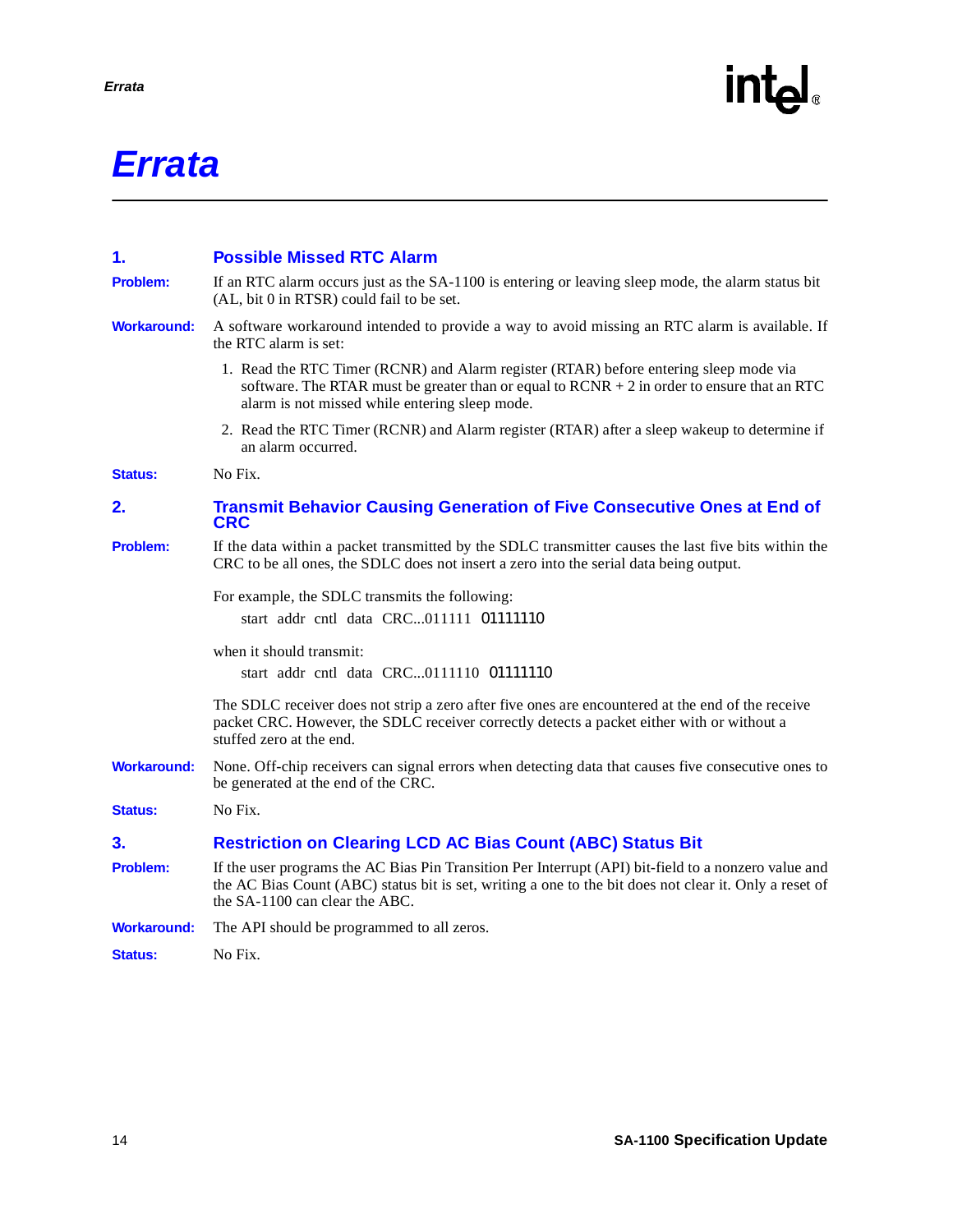<span id="page-14-6"></span><span id="page-14-5"></span><span id="page-14-4"></span><span id="page-14-3"></span><span id="page-14-2"></span><span id="page-14-1"></span><span id="page-14-0"></span>

| 4.                  | <b>Receiver to Receive Data Frequency in Slow Infrared Mode (SIR)</b>                                                                                                                                                                                                                                                                                                                                                                         |
|---------------------|-----------------------------------------------------------------------------------------------------------------------------------------------------------------------------------------------------------------------------------------------------------------------------------------------------------------------------------------------------------------------------------------------------------------------------------------------|
| <b>Problem:</b>     | When serial port 2 (SP2) is configured for operation in SIR mode and the remote transmitter<br>frequency is higher by 0.13 % or more than the SP2 Sir receiver clock supplied by the 3.6864-MHz<br>PLL and bit rate generator, some percentage of the received data is corrupted by the addition of<br>spurious bit.                                                                                                                          |
| Note:               | According to IrDA Serial Infrared Physical Layer Link Specification V 1.2, the allowable rate<br>deviation tolerance is $\pm$ 0.87% when operating in SIR mode.                                                                                                                                                                                                                                                                               |
| <b>Workaround:</b>  | None. Off-chip IrDA receivers can be used to format and synchronize the incoming data so that it<br>can be input to the on-chip UART via SP2.                                                                                                                                                                                                                                                                                                 |
| <b>Status:</b>      | Fix.                                                                                                                                                                                                                                                                                                                                                                                                                                          |
| 5.                  | <b>Incorrect Transmit Pulse Width in Low-Power Mode in Slow Infrared Mode</b><br>(SIR)                                                                                                                                                                                                                                                                                                                                                        |
| <b>Problem:</b>     | When serial port 2 (SP2) is configured for operation in SIR mode and the UART control register 4<br>(UTCR4) LPB bit is set, the transmitted pulse is equal to 3/8 of a bit time.                                                                                                                                                                                                                                                              |
| Note:               | According to IrDA Serial Infrared Physical Layer Link Specification V 1.2, the nominal minimum<br>pulse width is 1.63 µs regardless of the signaling rate when operating in low-power SIR mode.                                                                                                                                                                                                                                               |
| <b>Workaround:</b>  | Do not use low-power (LPM) mode in SIR. Always set LPM of UTCR4 to zero.                                                                                                                                                                                                                                                                                                                                                                      |
| <b>Status:</b>      | Fix.                                                                                                                                                                                                                                                                                                                                                                                                                                          |
| 6.                  | <b>Possible Corrupted Start Bit in Slow Infrared Mode (SIR)</b>                                                                                                                                                                                                                                                                                                                                                                               |
| <b>Problem:</b>     | When serial port 2 (SP2) is configured for operation in SIR mode, there is the possibility that the<br>loading of the Transmit FIFO while the IrDA transmitter is active can cause the transmitted start bit<br>to be corrupted. If the problem occurs, the start bit will go active 5/16 of a bit-time too early and<br>will remain active for $8/16$ of a bit-time, instead of the required time of $3/16$ of a bit-time.                   |
| <b>Workaround:</b>  | None. Off-chip IrDA transmitters can be used to format the outgoing data from the on-chip UART<br>via SP2.                                                                                                                                                                                                                                                                                                                                    |
| <b>Status:</b>      | Fix.                                                                                                                                                                                                                                                                                                                                                                                                                                          |
| 7.                  | <b>Possible PCMCIA Second Byte Data Corruption</b>                                                                                                                                                                                                                                                                                                                                                                                            |
| <b>Problem:</b>     | On a 16-bit data write to PCMCIA I/O space, bits [15:8] may be corrupted if the device does not<br>assert nIOIS16, which forces two back-to-back 8-bit writes to the device. This can happen if any<br>read/write transfers to/from addresses other than those served by the Memory and PCMCIA<br>Control Module (that is, the Peripheral Module, the System Control Module, the LCD and DMA<br>registers) during the PCMCIA write operation. |
| <b>Implication:</b> | Unless the user controls the source code of the PCMCIA drivers allowing for a 16-bit data write to<br>be broken into two 8-bit writes, 8-bit PCMCIA cards should not be used.                                                                                                                                                                                                                                                                 |
| <b>Workaround:</b>  | If using an 8-bit PCMCIA device, allow only 8-bit write operations to the PCMCIA port.                                                                                                                                                                                                                                                                                                                                                        |
| <b>Status:</b>      | No Fix.                                                                                                                                                                                                                                                                                                                                                                                                                                       |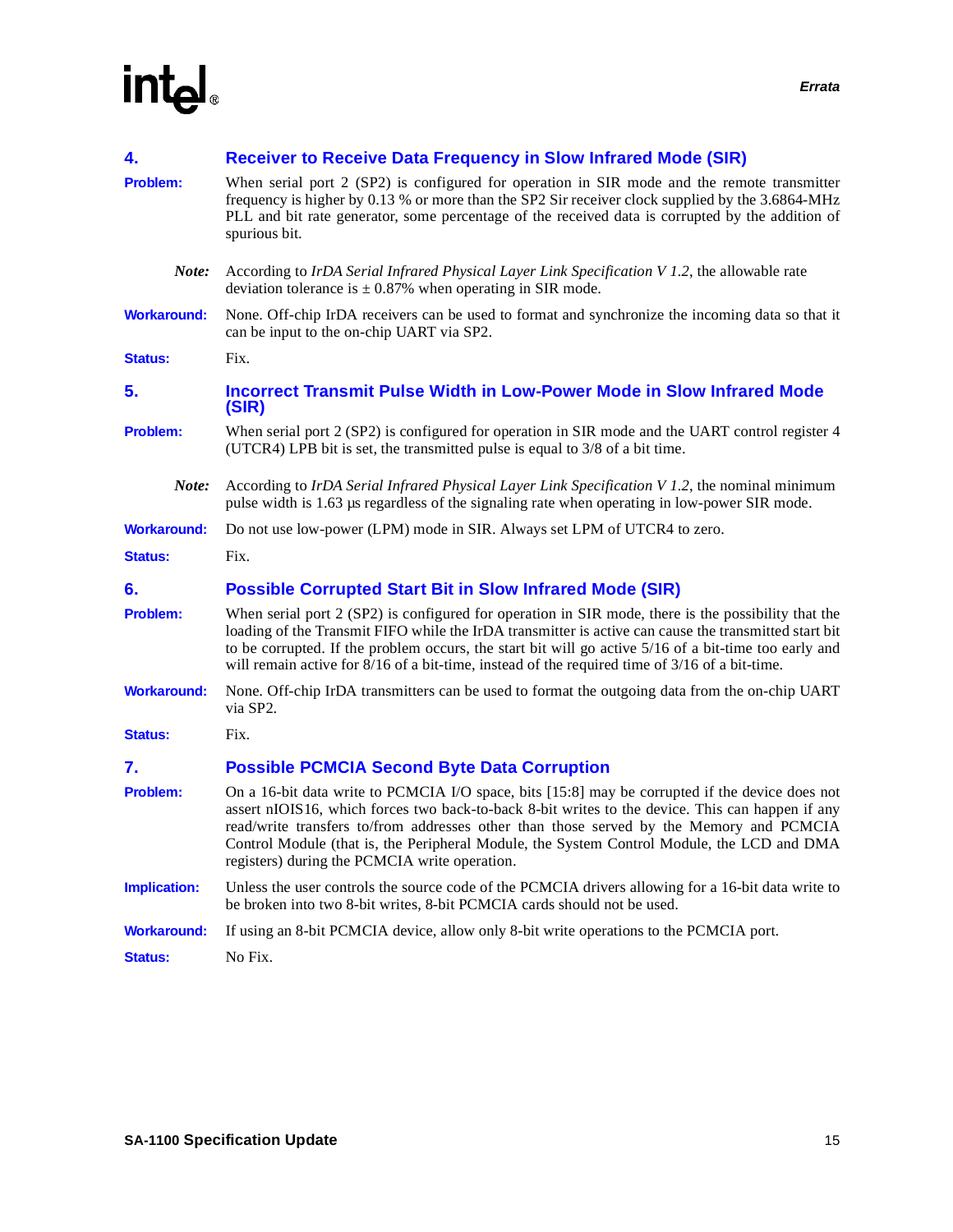

### <span id="page-15-0"></span>**8. USB Must Be in a Single Client Environment**

**Problem:** The client USB function on the SA-1100 stalls when more than one USB client is present in the USB system. The stall occurs after the host USB has finished a transmission to another client and the SA-1100 USB does not recognize this transmission as being completed. The SA-1100 USB then ignores any transmission addressed to the SA-1100.

**Workaround:** Allow only one client USB in the system.

<span id="page-15-1"></span>**Status:** No Fix.

#### <span id="page-15-2"></span>**9. Incorrect Sign-Extended Value in Register After a Read Buffer Allocate**

- **Problem:** After a read buffer allocate, a Load Register Signed Halfword (LDRSH) or a Load Register Signed Byte (LDRSB) will not return the correct value in the register, due to long propagation delays in the sign extend logic.
- **Workaround:** Execute the command twice and the data is guaranteed to be correctly sign extended for the second read.

<span id="page-15-3"></span>**Status:** No Fix.

#### <span id="page-15-4"></span>**10. DRAM Refresh Corrupting ROM Burst of 4/8 Timing**

**Problem:** Asynchronous DRAM refreshes are allowed to interrupt burst transfers to any static, asynchronous memory type (ROM or SRAM) between 32-bit transfers. This works properly when any of those memory types are configured for non-burst timings  $(MSCx:RTx = 0 \text{ or } 1)$ . But, when ROM is configured for burst timings ( $MSCx:RTx = 2$  or 3), burst-of-4/8 aligned addresses may erroneously use the burst access time (MSCx:RDNx) rather than the intended non-burst access time (MSCx:RDFx). This happens whenever the refresh request (internally generated) occurs just prior to a burst-of-4/8 unaligned address. The problem will affect burst-of-4 timings on either 16-bit or 32-bit data busses, or burst-of-8 timings on 16-bit data busses.

**Workaround:** Use non-burst timing (MSCx:RTx = 0) for ROM.

<span id="page-15-5"></span>**Status:** No Fix.

#### <span id="page-15-7"></span>**11. UDC Not Responding to IN Packet After Receiving an SOF Packet**

- **Problem:** The host will request data from the UDC by sending an IN packet to Endpoint 2. The UDC must respond with a NAK signal if it does not currently have any data stored in the FIFO. Sporadically, the UDC will not respond with a NAK signal after an SOF packet has been received.
- **Workaround:** Connect a USB hub between the UDC and the host system.

<span id="page-15-6"></span>**Status:** Eval.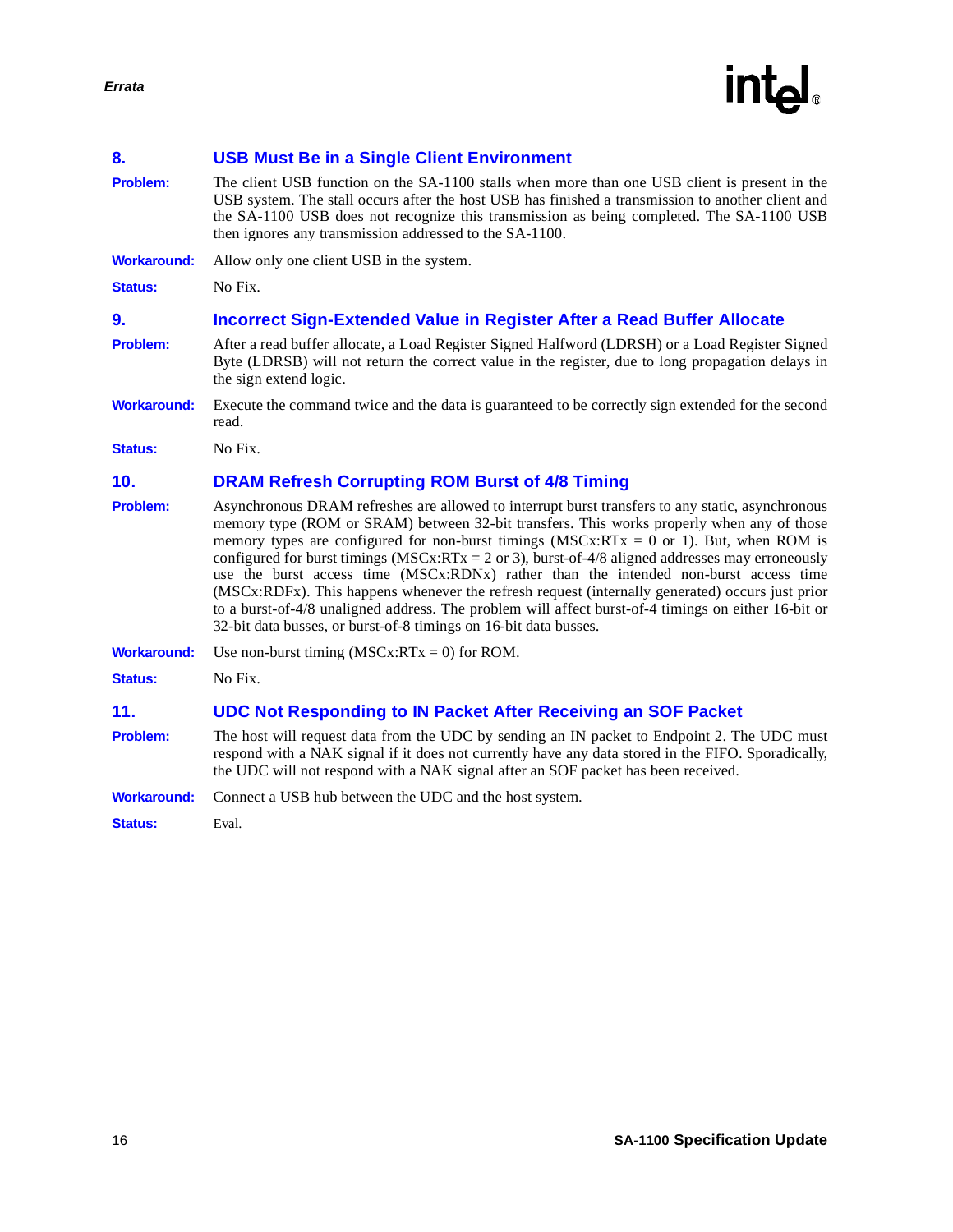### <span id="page-16-0"></span>**1. USB Feature**

The USB feature is available effective with the Rev G stepping.

### <span id="page-16-1"></span>**2. Product Discontinuance**

Effective October 16, 1998, Intel will no longer offer a 200 MHz version of the SA-1100 RISC microprocessor due to a product line consolidation. It is replaced by a new version of the same device offered at 190 MHz @ 1.5 V. This device can be ordered in both a TQFP and mBGA package.

### <span id="page-16-2"></span>**3. Product Discontinuance -- GDDES1100xG**

The SA-1100 product in the miniBGA package, base saleable part number GDDES1100xG, has been discontinued. The SA-1100 Microprocessor (mBGA) part numbers that have been discontinued are:

- $\bullet$  GDDES1100AG  $-$  133 MHz
- $\bullet$  GDDES1100CG 160 MHz
- $\bullet$  GDDES1100EG  $-$  190 MHz
- GDDES1100DG 220 MHz

Last Product Order Date (firm, non–cancelable orders): 30 Jun 2000 Last Ship Date: 29 Sep 2000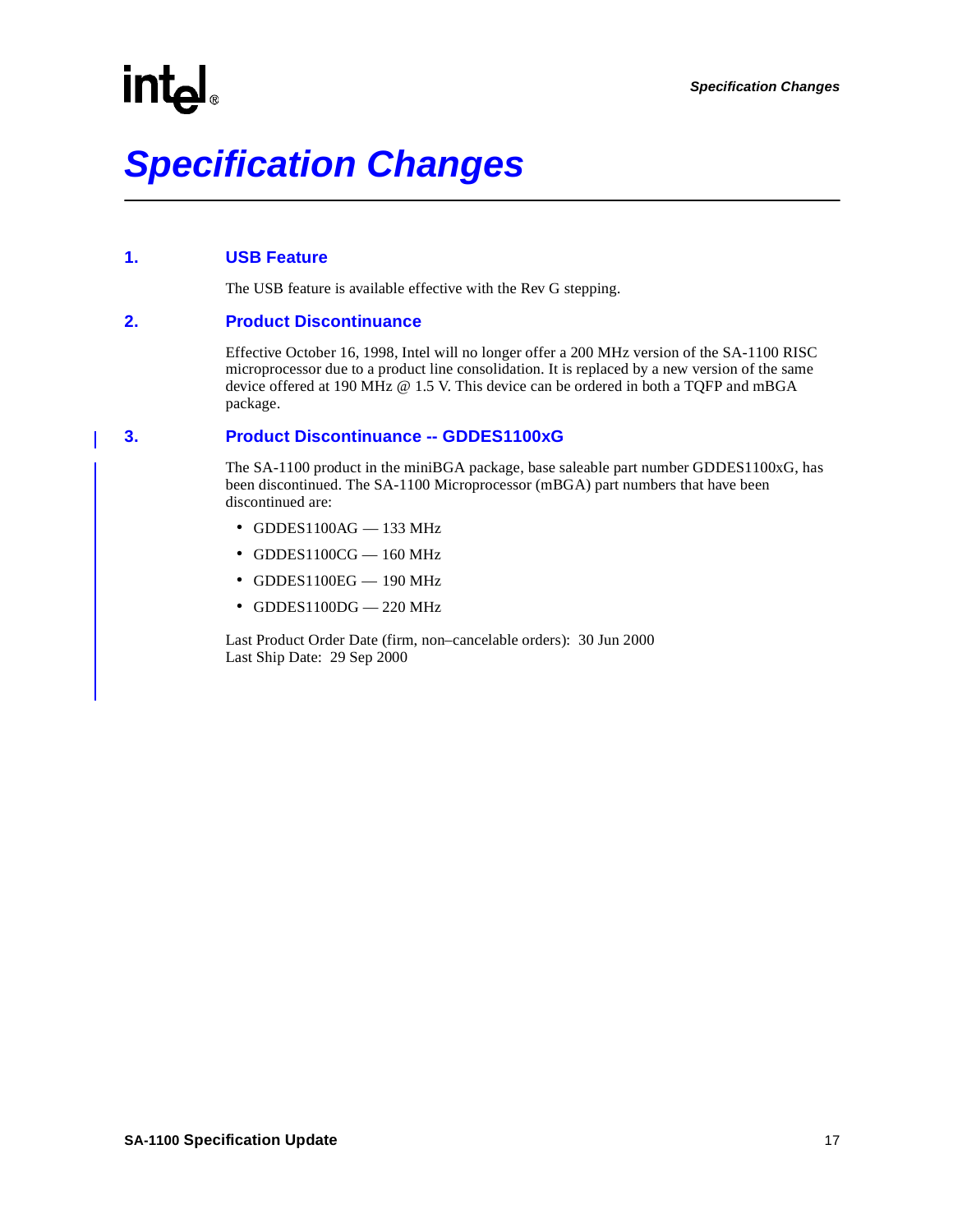

### **Specification Clarifications**

None for this revision of this specification update.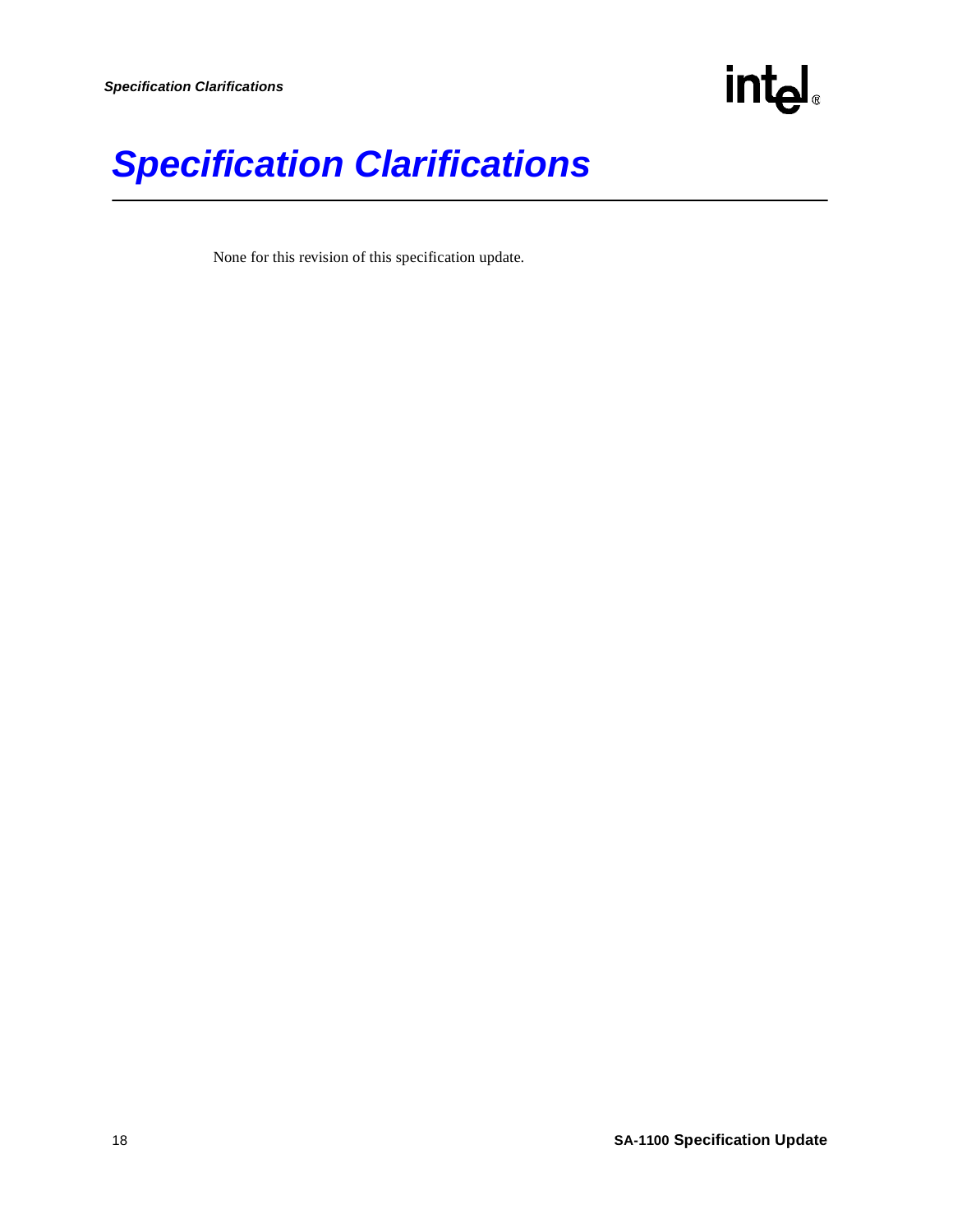### **Documentation Changes**

### <span id="page-18-0"></span>**1. AC Timing Table: Table 13-2**

All parameters verified by design. Data needs to be added for CA and DA parts.

### <span id="page-18-1"></span>**2. Valid Settings for the DDARn Register: Table 11-6**

Settings for serial port 4 in Table 11-6 changed to:

| <b>Unit Name</b> | <b>Function</b>                  | <b>Device</b>  | <b>DDAR Fields</b> |           |              |              |     |             |  |  |  |  |
|------------------|----------------------------------|----------------|--------------------|-----------|--------------|--------------|-----|-------------|--|--|--|--|
|                  |                                  | <b>Address</b> | DA < 31:8 >        | DS < 3:0> | <b>DW</b>    | <b>BS</b>    | Е   | <b>RW</b>   |  |  |  |  |
| Serial port 0    | <b>UDC</b> transmit              | 0x 8000 0028   | 0x80000A           | 0000      | $\Omega$     | 1            | 0/1 | $\Omega$    |  |  |  |  |
|                  | <b>UDC</b> receive               | 0x 8000 0028   | 0x80000A           | 0001      | $\Omega$     | 1            | 0/1 | 1           |  |  |  |  |
|                  | <b>SDLC</b> transmit             | 0x 8002 0078   | 0x80801E           | 0010      | $\Omega$     | $\Omega$     | 0/1 | $\Omega$    |  |  |  |  |
| Serial port 1    | <b>SDLC</b> receive              | 0x 8002 0078   | 0x80801E           | 0011      | $\Omega$     | 0            | 0/1 | 1           |  |  |  |  |
|                  | <b>UART</b> transmit             | 0x 8001 0014   | 0x804005           | 0100      | $\Omega$     | 0            | 0/1 | $\Omega$    |  |  |  |  |
|                  | <b>UART</b> receive              | 0x 8001 0014   | 0x804005           | 0101      | $\Omega$     | $\Omega$     | 0/1 | 1           |  |  |  |  |
| Serial port 2    | <b>HSSP</b> transmit             | 0x 8004 006C   | 0x81001B           | 0110      | $\mathbf 0$  | 1            | 0/1 | $\Omega$    |  |  |  |  |
|                  | <b>HSSP</b> receive              | 0x 8004 006C   | 0x81001B           | 0111      | $\Omega$     | 1            | 0/1 | 1           |  |  |  |  |
|                  | <b>UART</b> transmit             | 0x 8003 0014   | 0x80C005           | 0110      | $\Omega$     | 0            | 0/1 | $\Omega$    |  |  |  |  |
|                  | <b>UART</b> receive              | 0x 8003 0014   | 0x80C005           | 0111      | $\Omega$     | $\Omega$     | 0/1 | 1           |  |  |  |  |
| Serial port 3    | <b>UART</b> transmit             | 0x 8005 0014   | 0x814005           | 1000      | $\Omega$     | 0            | 0/1 | $\Omega$    |  |  |  |  |
|                  | <b>UART</b> receive              | 0x 8005 0014   | 0x814005           | 1001      | $\Omega$     | $\Omega$     | 0/1 | 1           |  |  |  |  |
| Serial port 4    | MCP transmit<br>(audio)          | 0x 8006 0008   | 0x818002           | 1010      | 1            | 1            | 0/1 | $\mathbf 0$ |  |  |  |  |
|                  | MCP receive<br>(audio)           | 0x 8006 0008   | 0x818002           | 1010      | 1            | $\mathbf{1}$ | 0/1 | 1           |  |  |  |  |
|                  | <b>MCP</b> transmit<br>(telecom) | 0x 8006 000C   | 0x818003           | 1100      | $\mathbf{1}$ | $\mathbf{1}$ | 0/1 | $\Omega$    |  |  |  |  |
|                  | MCP receive<br>(telecom)         | 0x 8006 000C   | 0x818003           | 1101      | 1            | 1            | 0/1 | 1           |  |  |  |  |
|                  | <b>SSP</b> transmit              | 0x 8007 006C   | 0x81C01B           | 1110      | 1            | 1            | 0/1 | $\mathbf 0$ |  |  |  |  |
|                  | <b>SSP</b> receive               | 0x 8007 006C   | 0x81C01B           | 1111      | 1            | 1            | 0/1 | 1           |  |  |  |  |

### <span id="page-18-2"></span>**3. SA-1100 Characteristics: Table 2**

Removed part numbers from Table 2 to show that all E stepping parts were converted to G stepping parts. See [Section , "Identification Information" on page 12](#page-11-0) for more information.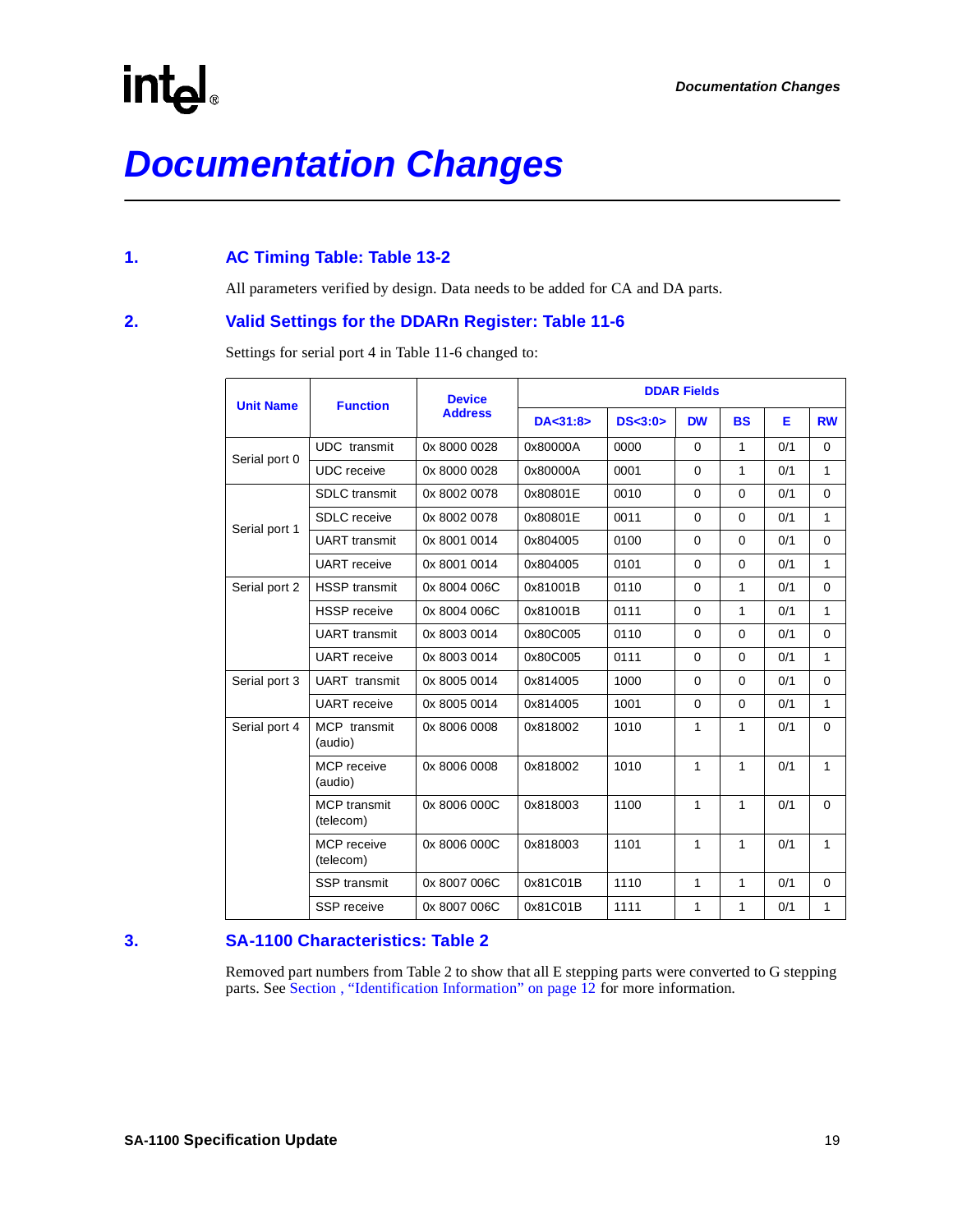

### <span id="page-19-0"></span>**4. GPIO Alternate Functions Table: Section 9.1.2**

Added the following footnote to the GPIO Alternate Functions Table in Section 9.1.2:

† To enable RCLK\_OUT, it is also necessary to set bits 31:29 of the Test Unit Control Register (TUCR) = 0b100. See Appendix D for more information about the TUCR.

### <span id="page-19-1"></span>**5. SA-1100 Power Supply Voltages and Currents with TQFP Package: Table 12-3**

The following values changed for maximum sleep mode current and typical sleep mode current:

#### **Table 12-3. SA-1100 Power Supply Voltages and Currents with TQFP Package**

|                                                                                    |                   | <b>Units</b>      |                   |                       |            |
|------------------------------------------------------------------------------------|-------------------|-------------------|-------------------|-----------------------|------------|
| <b>Parameter</b>                                                                   | $AA/AB^{\dagger}$ | $CA/CB^{\dagger}$ | $DA/DB^{\dagger}$ | $E$ A/EB <sup>t</sup> |            |
| Maximum operating frequency                                                        | 133               | 160               | 220               | 190                   | <b>MHz</b> |
| Maximum run mode power<br>(total VDD + VDDX)                                       | 400               | 1100              | 1100              | 500                   | mW         |
| Typical run mode power<br>(total VDD + VDDX)                                       | 230               | 430               | 550               | 330                   | mW         |
| Maximum idle mode power <sup>††</sup><br>(total VDD + VDDX)                        | 55                | n/a               | n/a               | 85                    | mW         |
| Typical idle mode power <sup>††</sup><br>(total VDD + VDDX)                        | 50                | n/a               | n/a               | 65                    | mW         |
| Maximum sleep mode current <sup>††</sup><br>(total $VDD + VDDX$ , with $VDD = 0$ ) | 50                | n/a               | n/a               | 50                    | uA         |
| Typical sleep mode current <sup>††</sup><br>(total $VDD + VDDX$ , with $VDD = 0$ ) | 25                | n/a               | n/a               | 30                    | uA         |
| <b>VDD</b>                                                                         |                   |                   |                   |                       |            |
| Minimum internal power supply voltage                                              | 1.42              | 1.90              | 1.90              | 1.42                  | $\vee$     |
| Nominal internal power supply voltage                                              | 1.50              | 2.00              | 2.00              | 1.50                  | $\vee$     |
| Maximum internal power supply voltage                                              | 1.58              | 2.10              | 2.10              | 1.58                  | $\vee$     |
| <b>VDDX</b>                                                                        |                   |                   |                   |                       |            |
| Minimum external power supply voltage                                              | 3.00              | 3.00              | 3.00              | 3.00                  | $\vee$     |
| Nominal external power supply voltage                                              | 3.30              | 3.30              | 3.30              | 3.30                  | $\vee$     |
| Maximum external power supply voltage                                              | 3.60              | 3.60              | 3.60              | 3.60                  | V          |

### <span id="page-19-2"></span>**6. Core Clock Configuration Register: Section 8.2**

The following paragraph added to Section 8.2:

The actual core clock (DCLK) can switch between being driven by the high speed core clock (CCLK, set by CCF< 4:0>) and the memory clock (MCLK), which runs at half the frequency of CCLK. CCLK is used except when the SA-1100 is waiting for fills to complete after a cache miss. At reset, clock switching is disabled and the DCLK is driven by MCLK. Clock switching can also be disabled by writing to CP15 register 15 with OPC\_2 = 2 and CRm = 2 (see Section 5.2.14). Clock switching is enabled by writing to CP15 register 15 with OPC\_2 = 2 and CRm = 1. Disabling clock switching only disables switching for DCLK; it does not force the DCLK to MCLK. However, DCLK can be forced to MCLK by forcing an instruction or data cache miss after clock switching is disabled.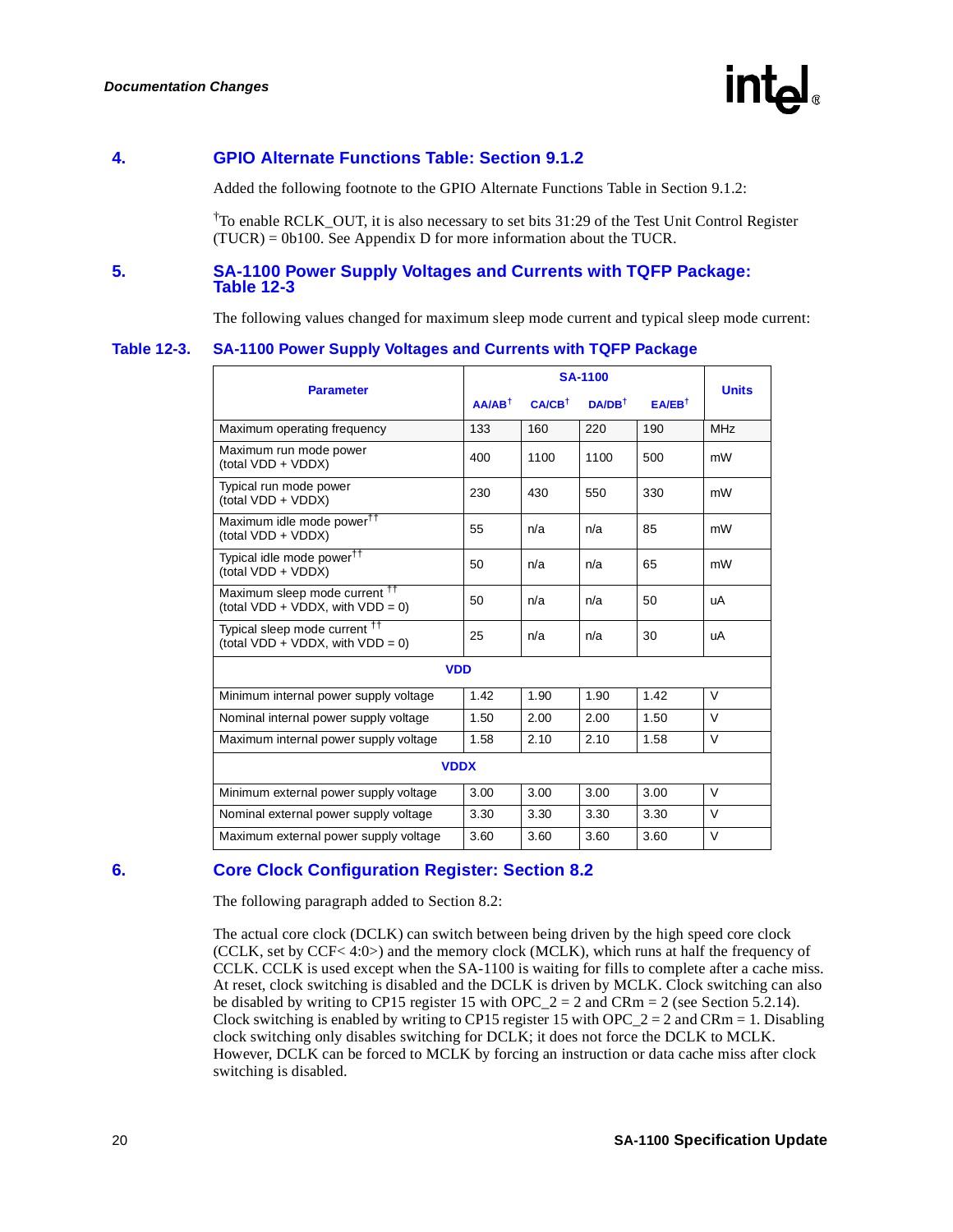### <span id="page-20-0"></span>**7. GPIO Alternate Functions: Section 9.1.2**

In the table showing each GPIO pin and its corresponding alternate function, changed the signal description for GPIO pin 25 from "Trimmed 1-Hz clock" to "Real time clock".

### <span id="page-20-1"></span>**8. UART Data Register: Section 11.11.6**

Added the following note to the end of section 11.11.6:

*Note:* There may be a delay between the writing of data in the transit FIFO and the assertion of TBY in UTSR1. When the TBY status bit is set, there is some propagation delay for data moving through the FIFO and getting to the serial shifter. The programmer should either use the interrupt functionality of the UART module or wait for a 0 to 1 transition and then a 1 to 0 transition of TBY to ensure that the data is transmitted.

### <span id="page-20-2"></span>**9. Reset Controller Status Register: Section 9.6.1.2**

Deleted "Note" to description of RCSR register bit 3.

### <span id="page-20-3"></span>**10. Reset Interrupt Mask: Section 11.8.3.8**

Revised description of UDCCR register bit 0 as follows:

| <b>Bit</b> | <b>Name</b> | <b>Description</b>                                                                                              |
|------------|-------------|-----------------------------------------------------------------------------------------------------------------|
|            | <b>UDD</b>  | UDD disable.<br>0 – UDD enabled, UDC+ and UDC- used for USB serial transmission/reception.<br>1 - UDD disabled. |

### <span id="page-20-4"></span>**11. Address Field: Section 11.10.2.3**

Section 11.10.2.3. replaced with the following text:

"The 8-bit address field is used by a transmitter to target a select group of receivers when multiple stations are connected to the same set of serial lines. The address allows up to 255 stations to be uniquely addressed (00000000 to 11111110). The global address (11111111) is used to broadcast messages to all stations. Register HSCR1 is used to program a unique address for broadcast recognition. Control bit HSCR0:AME is used to enable/disable the address match function. Note that the address of received frames is stored in the receive FIFO along with normal data and that it is transmitted and received starting with its LSB and ending with its MSB."

### <span id="page-20-5"></span>**12. Pin State During Sleep: Table 9-3**

Corrected typo in title from "Pin State During Step" to "Pin State During Sleep".

### <span id="page-20-6"></span>**13. Exiting Idle Mode: Section 9.5.2.2**

Added the following sentence to the end of first paragraph: "Note that the user should re-enable clock switching."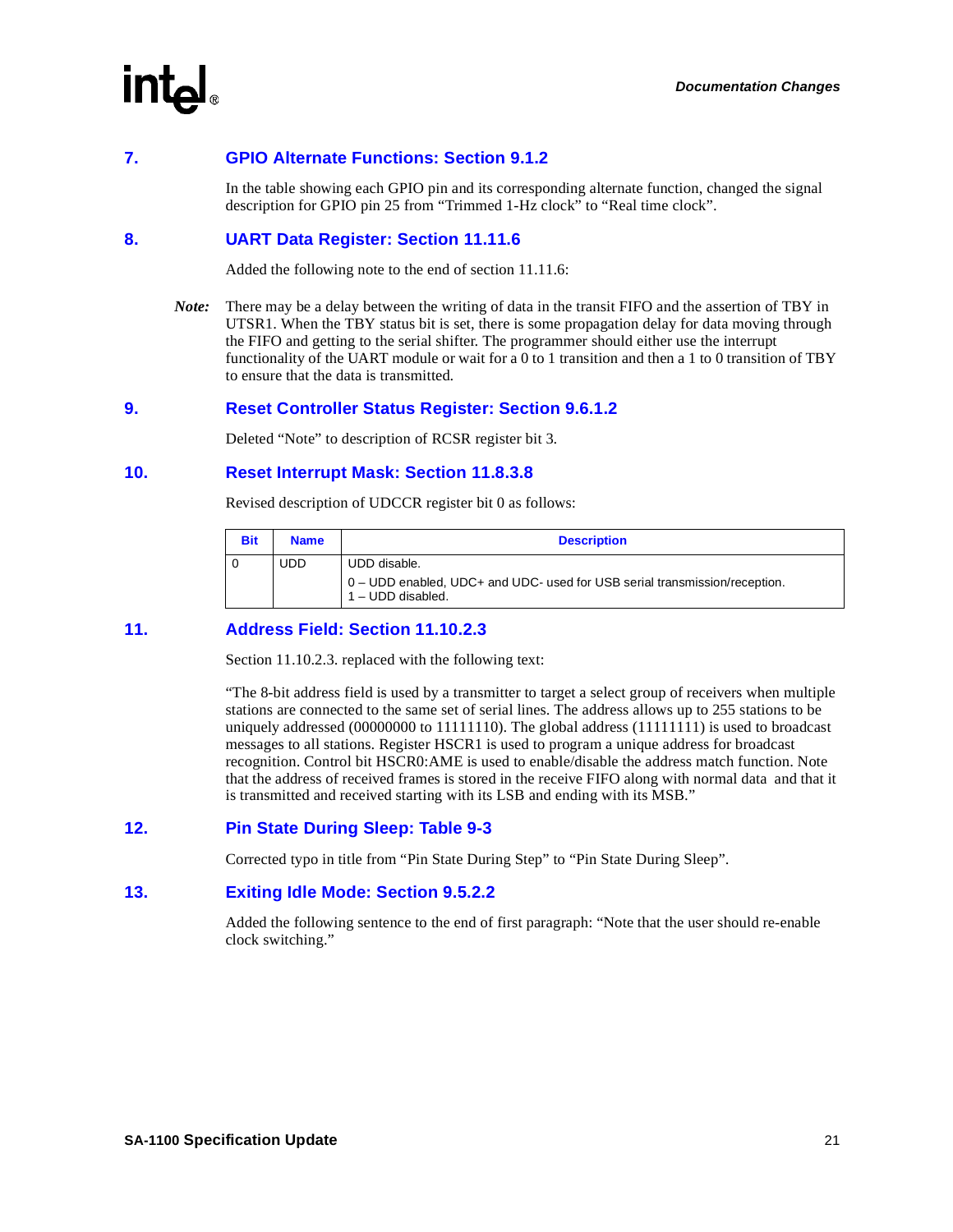## **intal**

### <span id="page-21-0"></span>**14. SA-1100 Functional Diagram: Figure 2-2**

Changed label for Serial Channel 1.



\* StrongARM is a registered trademark of ARM Limited.

A6975-01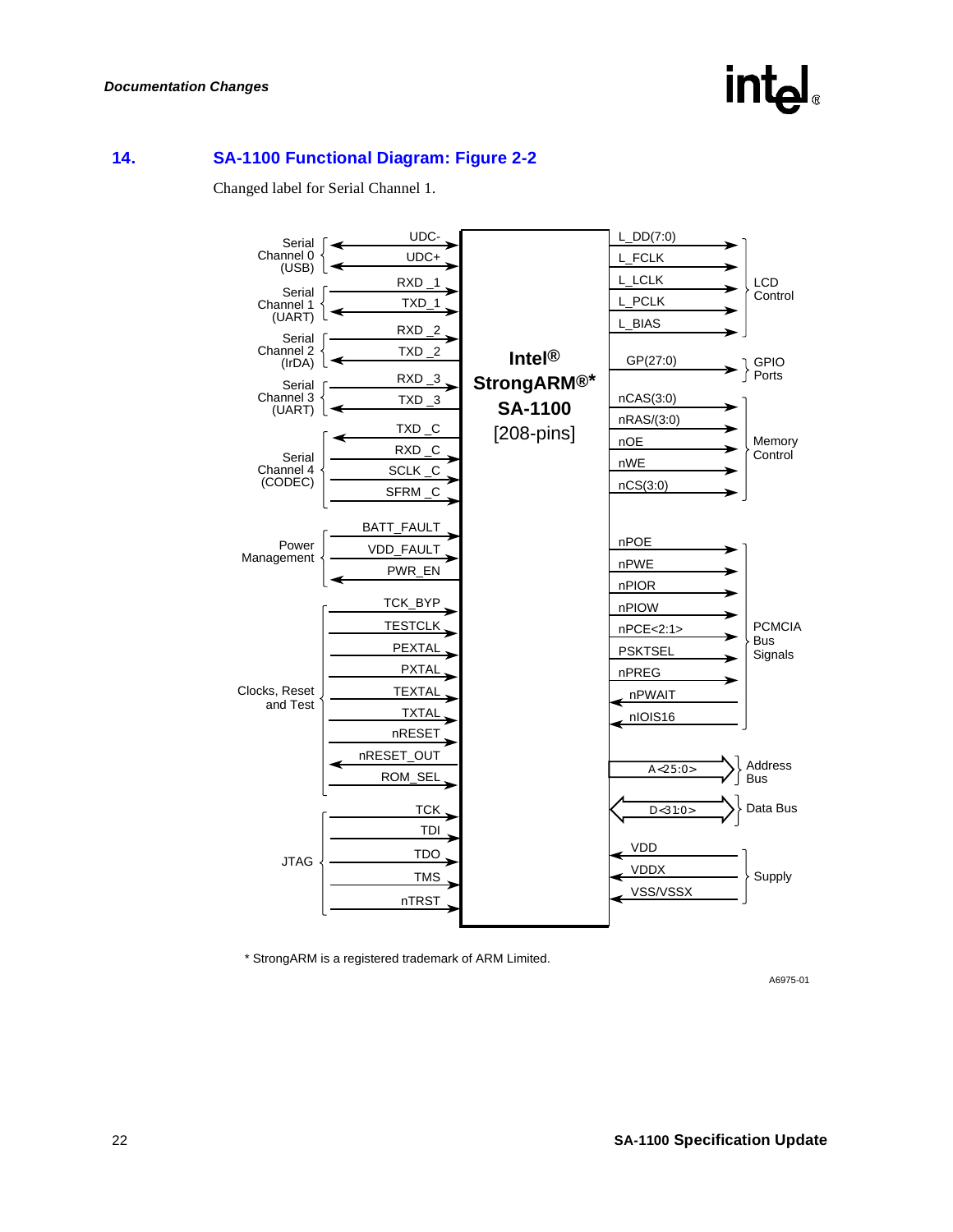### <span id="page-22-0"></span>**15. SA-1100 Power Supply Voltages and Currents: Table 12-3**

Changed title of table, changed package designations to Rev G stepping designations, and added a "Note" to the table as shown:

### **Table 12-3. SA-1100 Power Supply Voltages and Currents**

| <b>Parameter</b>                                                                   |                   | <b>Units</b>          |                   |                   |                 |
|------------------------------------------------------------------------------------|-------------------|-----------------------|-------------------|-------------------|-----------------|
|                                                                                    | $AF/AG^{\dagger}$ | $C_F / C G^{\dagger}$ | $DF/DG^{\dagger}$ | $EF/EG^{\dagger}$ |                 |
| Maximum operating frequency                                                        | 133               | 160                   | 220               | 190               | MH <sub>7</sub> |
| Maximum run mode power<br>(total VDD + VDDX)                                       | 400               | 1100                  | 1100              | 500               | mW              |
| Typical run mode power<br>(total VDD + VDDX)                                       | 230               | 430                   | 550               | 330               | mW              |
| Maximum idle mode power <sup>††</sup><br>(total VDD + VDDX)                        | 55                | n/a                   | n/a               | 85                | mW              |
| Typical idle mode power <sup>††</sup><br>(total VDD + VDDX)                        | 50                | n/a                   | n/a               | 65                | mW              |
| Maximum sleep mode current <sup>††</sup><br>(total $VDD + VDDX$ , with $VDD = 0$ ) | 50                | n/a                   | n/a               | 50                | uA              |
| Typical sleep mode current <sup>††</sup><br>(total $VDD + VDDX$ , with $VDD = 0$ ) | 25                | n/a                   | n/a               | 30                | uA              |
| <b>VDD</b>                                                                         |                   |                       |                   |                   |                 |
| Minimum internal power supply voltage                                              | 1.42              | 1.90                  | 1.90              | 1.42              | $\vee$          |
| Nominal internal power supply voltage                                              | 1.50              | 2.00                  | 2.00              | 1.50              | $\vee$          |
| Maximum internal power supply voltage                                              | 1.58              | 2.10                  | 2.10              | 1.58              | $\vee$          |
| <b>VDDX</b>                                                                        |                   |                       |                   |                   |                 |
| Minimum external power supply voltage                                              | 3.00              | 3.00                  | 3.00              | 3.00              | $\vee$          |
| Nominal external power supply voltage                                              | 3.30              | 3.30                  | 3.30              | 3.30              | $\vee$          |
| Maximum external power supply voltage                                              | 3.60              | 3.60                  | 3.60              | 3.60              | V               |

† AF, CF, DF and EF refer to TQFP package. AG, CG, DG and EG refer to mBGA package.

†† Room temperature specification.

Only maximum values are guaranteed by manufacturing test screen..

### <span id="page-22-1"></span>**16. SA-1100 AC Timing Table: Table 13-2**

Changed title of table and added the following introductory sentences:

"Table 13-2 lists the ac timing parameters for 133- and 190-MHz devices. These parameters are design guidelines only and are not guaranteed by manufacturing test screen."

### <span id="page-22-2"></span>**17. SA-1100 Boundary-Scan Timing Interface Timing: Table 16-1**

Added the following introductory sentence to Table 16-1:

"These specifications are design guidelines only and are not guaranteed by manufacturing test screen."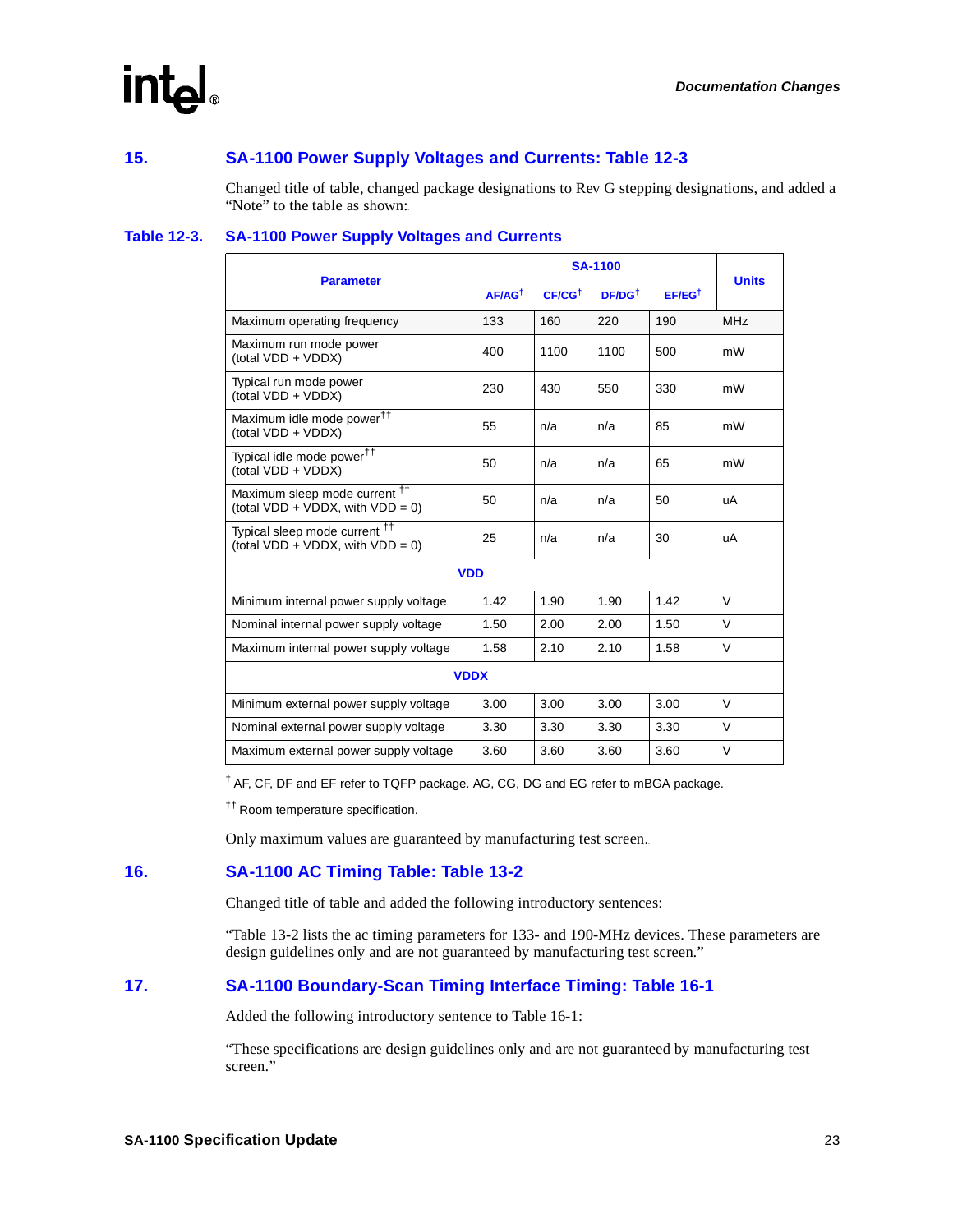

### <span id="page-23-0"></span>**18. SA-1100 Device Identification (ID) Code Register: Section 16.6.2**

Section modified as follows:

This register is used to read the 32-bit device identification code. No programmable supplementary identification code is provided. When the IDCODE instruction is current, this register is selected as the serial path between TDI and TDO. The 32-bit device identification code is loaded into the register from its parallel inputs during the CAPTURE-DR state.

|                                                                                       | <b>SA-1100 Device Identification (ID)</b><br><b>Code Register</b> |  |  |  |  |  |  |                    |  |  | <b>Read-Only</b> |  |  |                        |  |  |  |         |
|---------------------------------------------------------------------------------------|-------------------------------------------------------------------|--|--|--|--|--|--|--------------------|--|--|------------------|--|--|------------------------|--|--|--|---------|
| 31 30 29 28 27 26 25 24 23 22 21 20 19 18 17 16 15 14 13 12 11 10 9 8 7 6 5 4 3 2 1 0 |                                                                   |  |  |  |  |  |  |                    |  |  |                  |  |  |                        |  |  |  |         |
| <b>Stepping</b>                                                                       |                                                                   |  |  |  |  |  |  | <b>Part Number</b> |  |  |                  |  |  | <b>Manufacturer ID</b> |  |  |  | onstant |
|                                                                                       |                                                                   |  |  |  |  |  |  |                    |  |  |                  |  |  |                        |  |  |  |         |

| <b>Stepping</b>        | Stepping revision of the SA-1100<br>$0001 = B$ stepping<br>$0010 = C$ stepping<br>$0100 = D$ stepping<br>$1001$ = E stepping<br>$1010 = F$ stepping<br>$1011 = G$ stepping |
|------------------------|----------------------------------------------------------------------------------------------------------------------------------------------------------------------------|
| <b>Part Number</b>     | Part number<br>$0001000010000100 = SA1100$                                                                                                                                 |
| <b>Manufacturer ID</b> | Manufacturer ID<br>$00000110101 =$ Digital Semiconductor                                                                                                                   |
| Constant               |                                                                                                                                                                            |

### <span id="page-23-1"></span>**19. Signal Description: Section 2.3**

The description column for Table 2-1, in the VDD\_Fault row, is as follows:

"VDD fault. This signals the SA-1100 that the main power supply is going out of regulation (shorted card is inserted) prompting the SA-1100 to enter sleep mode. VDD\_FAULT is ignored following a wake-up event until the power supply timer completes its current cycle (approximately 10 ms)."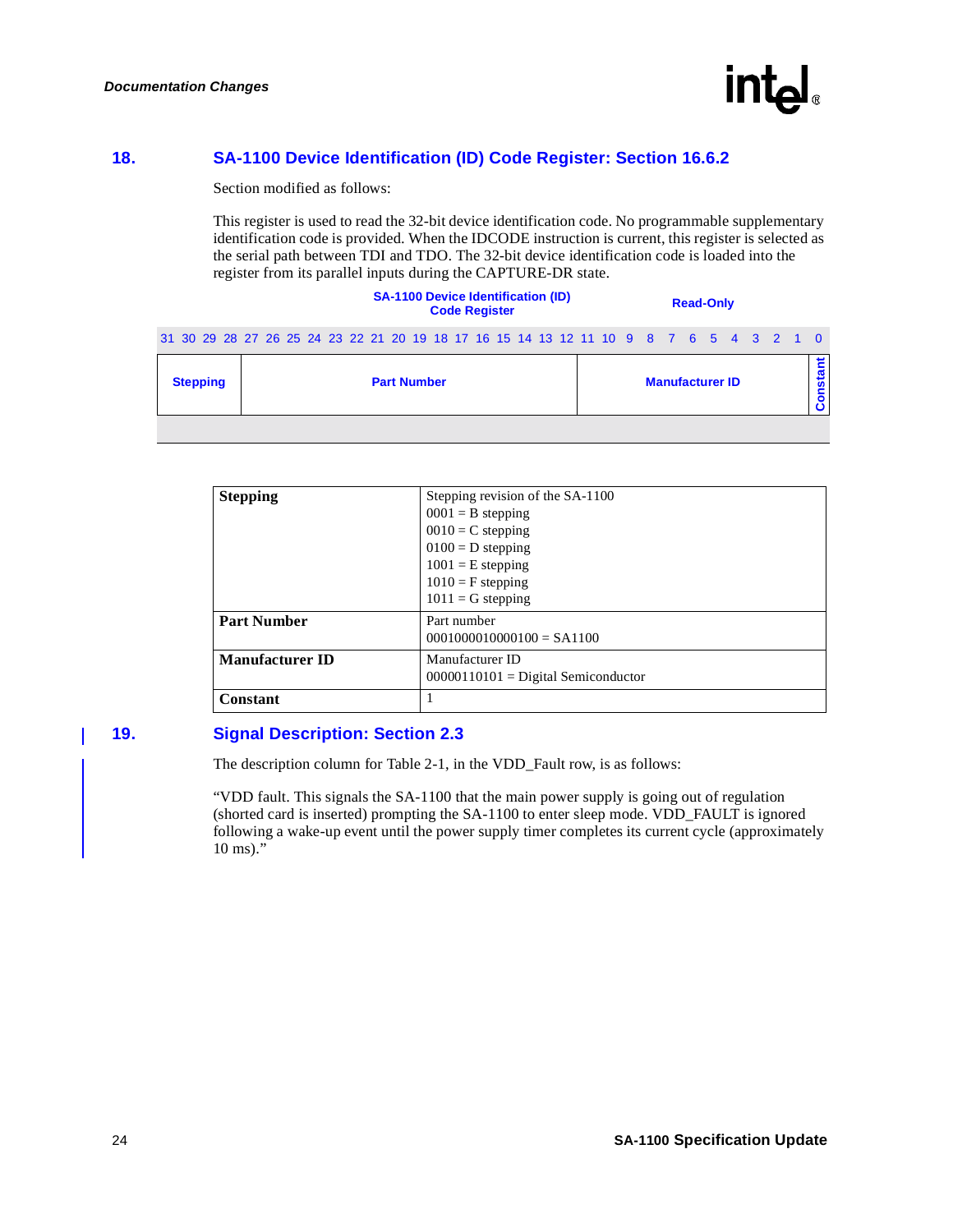<span id="page-24-0"></span>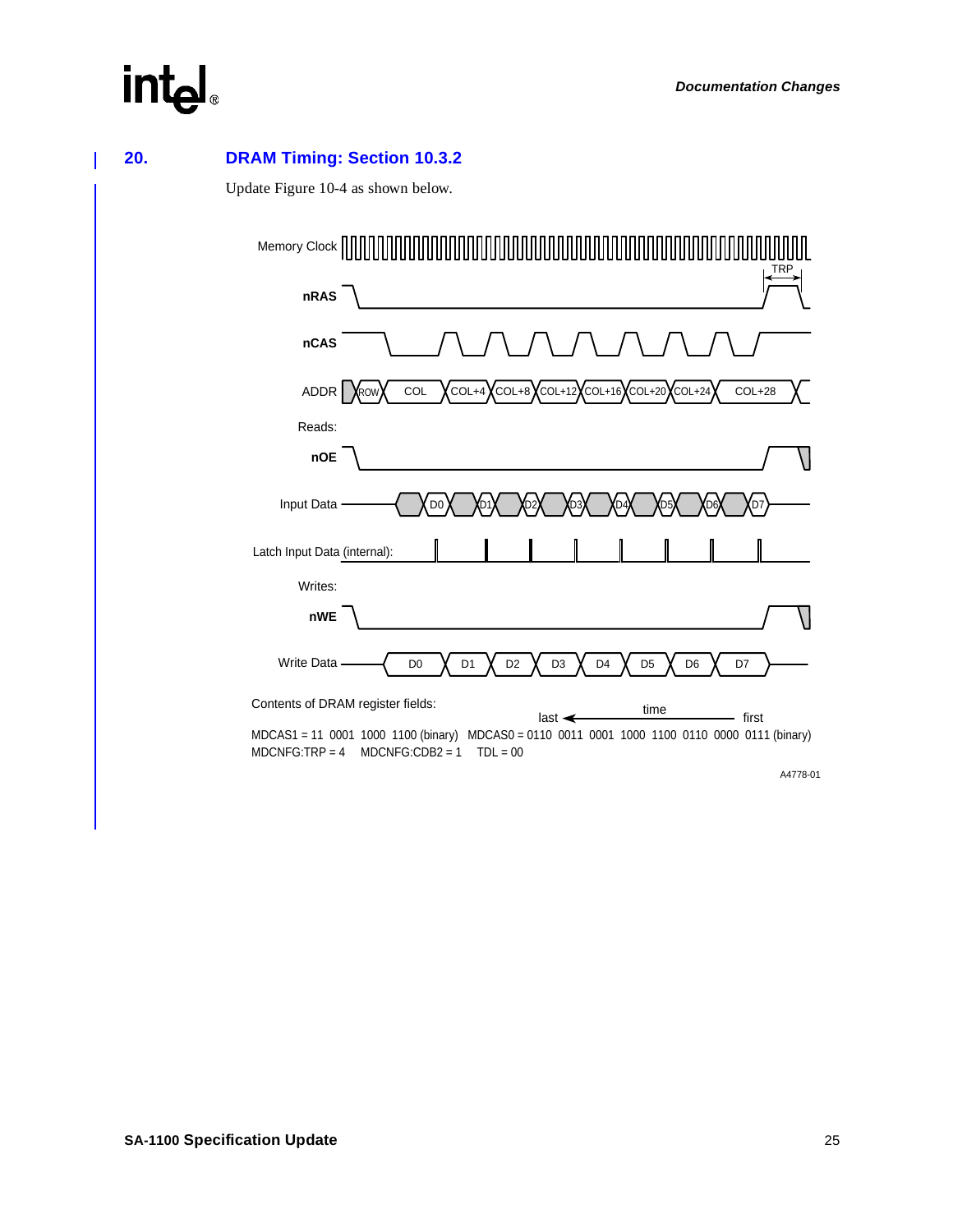# int

### <span id="page-25-0"></span>**21. DRAM Refresh: Section 10.3.3**

Update Figure 10-5 as shown below.



### <span id="page-25-1"></span>**22. DRAM Access Followed by a Refresh Operation: Section 10.5.3**

This section is changed as follows:

"At the end of a DRAM read/write cycle, nCAS will go high 1/2 to 1 memory clock cycles before nRAS goes high. For a subsequent refresh cycle, nCAS stays high for TRP+1 memory clock cycles after nRAS goes high. Following this, nCAS goes low while nRAS remains high for two successive memory clock cycles. In this case, TRP holds off nCAS and nRAS.

*Note:* There is no pipelining between successive memory accesses."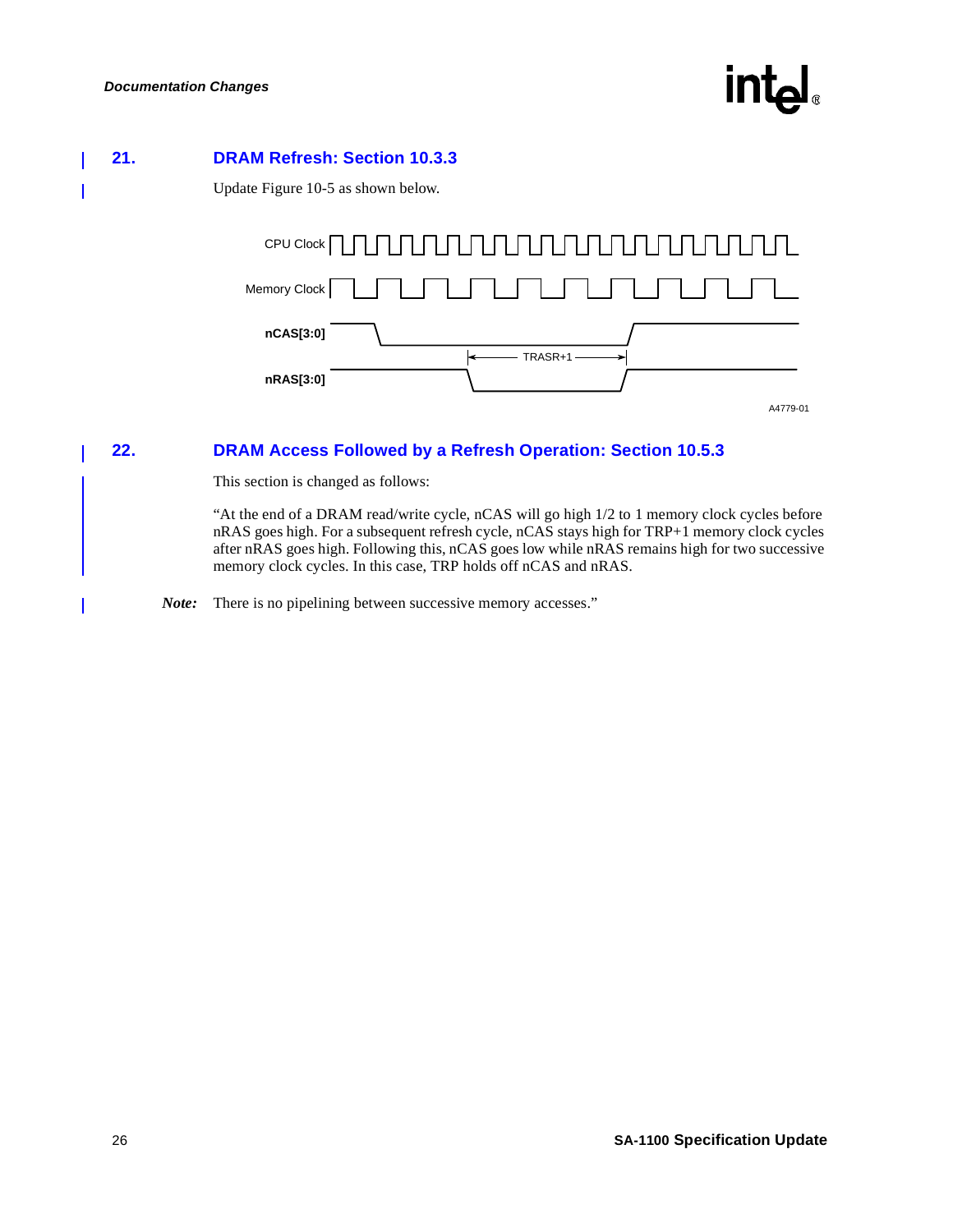### <span id="page-26-0"></span>**23. SRAM Timing Diagrams and Parameters: Section 10.4.4**

Update Figure 10-9 as shown below.



Changed the "tDSWH = Write data setup to nWE high (deasserted) =  $1/2$  memory cycle + (RDN+1) memory cycles" line in the parameters list (following the figure) to:

":tDSWH = Write data setup to nWE high (deasserted) =  $1/2$  memory cycle + (RDF+1) memory cycles"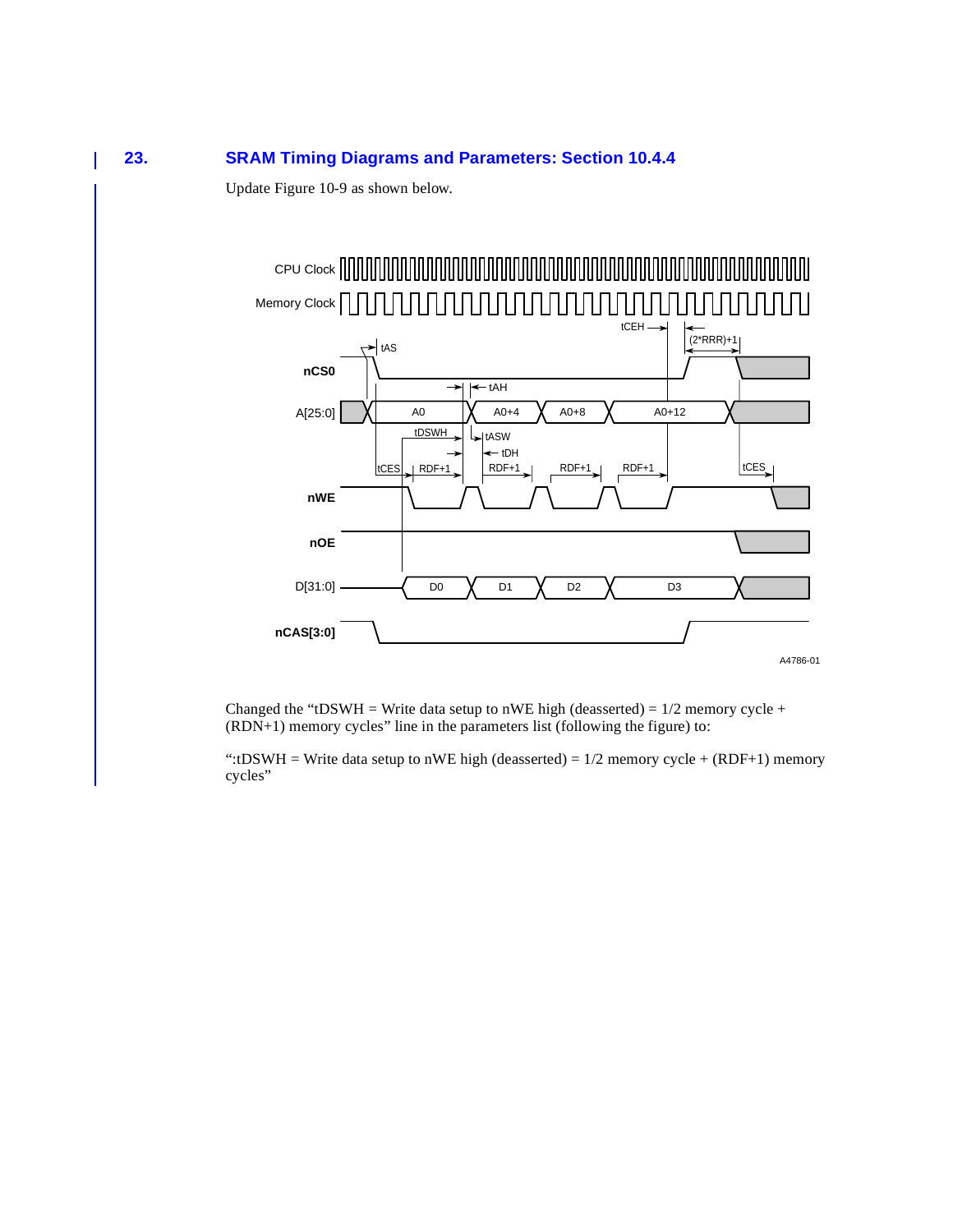### <span id="page-27-0"></span>**24. FLASH EPROM Timing Diagrams and Parameters: Section 10.4.6**

Update Figure 10-10 as shown below.



Changed the "tDSWH = Write data setup to nWE high (deasserted) =  $1/2$  memory cycle +  $(RDN+1)$  memory cycles" line in the parameters list (following the figure) to:

"tDSWH = Write data setup to nWE high (deasserted) =  $1/2$  memory cycle + (RDF+1) memory cycles"

#### <span id="page-27-1"></span>**25. Exiting Idle Mode: Section 9.5.2.2**

This section is must change as follows:

"Any enabled interrupt from the system unit or peripheral unit causes a transition from idle mode back to run mode. An interrupt does not need to be unmasked to bring the SA-1100 out of idle mode.Therefore, the Interrupt Controller Mask Register (ICMR) is ignored during idle mode. When an interrupt occurs, the CPU clocks are reactivated, the wait-for-interrupt instruction is completed, and run-program flow resumes. If the interrupt bringing the SA-1100 out of idle mode is masked, program flow resumes in a linear fashion. If the interrupt bringing the SA-1100 out of idle mode is unmasked, program flow resumes in any other interrupt service routine. Reenable clock switching for both circumstances.

A transition from idle to run mode can also occur by asserting the nRESET pin or if OSMR<3> is configured as a watchdog and a match occurs that causes the assertion of reset. Since the watchdog timer (if enabled) is functional during idle, care must be taken to set the watchdog match register far enough in advance to ensure that another interrupt is guaranteed to bring the SA-1100 out of idle before the watchdog reset occurs. Either an RTC alarm or another OS timer channel must be used for this purpose.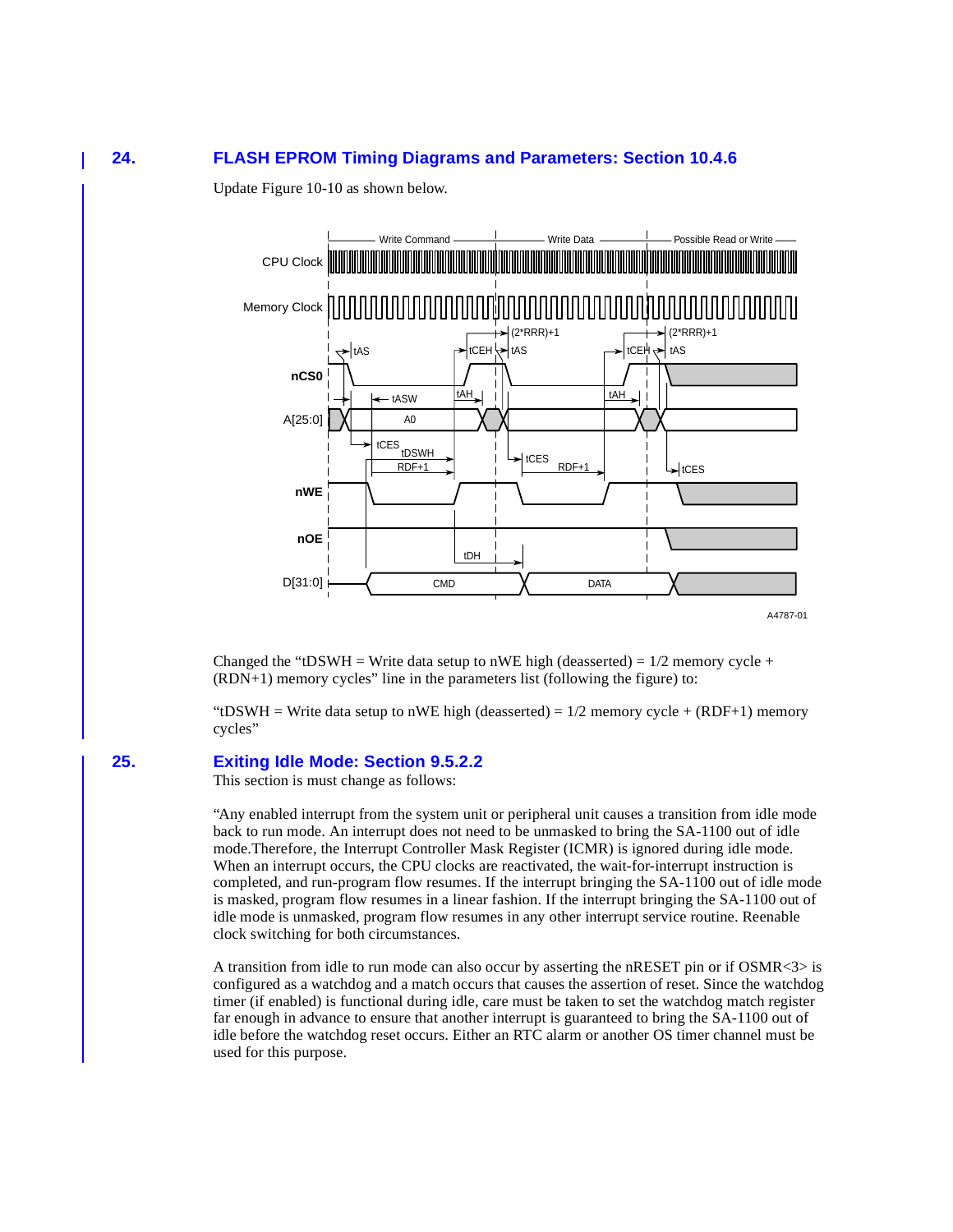When in idle mode, if the BATT\_FAULT or VDD\_FAULT pins are asserted, the SA-1100 enters sleep mode."

### <span id="page-28-0"></span>**26. Register Summary: Appendix A**

In the UART Registers (Serial Port 2) section of this table, change the UTCR2 entry to read as follows:

- Physical Address: 0h 8003 0008
- Symbol: UTCR2
- Register Name: UART control register 2

In the Interrupt Controller Registers section of this table, change the ICPR entry to read as follows:

- Physical Address: 0h 9005 000C
- Symbol: ICCR
- Register Name: Interrupt controller control register.